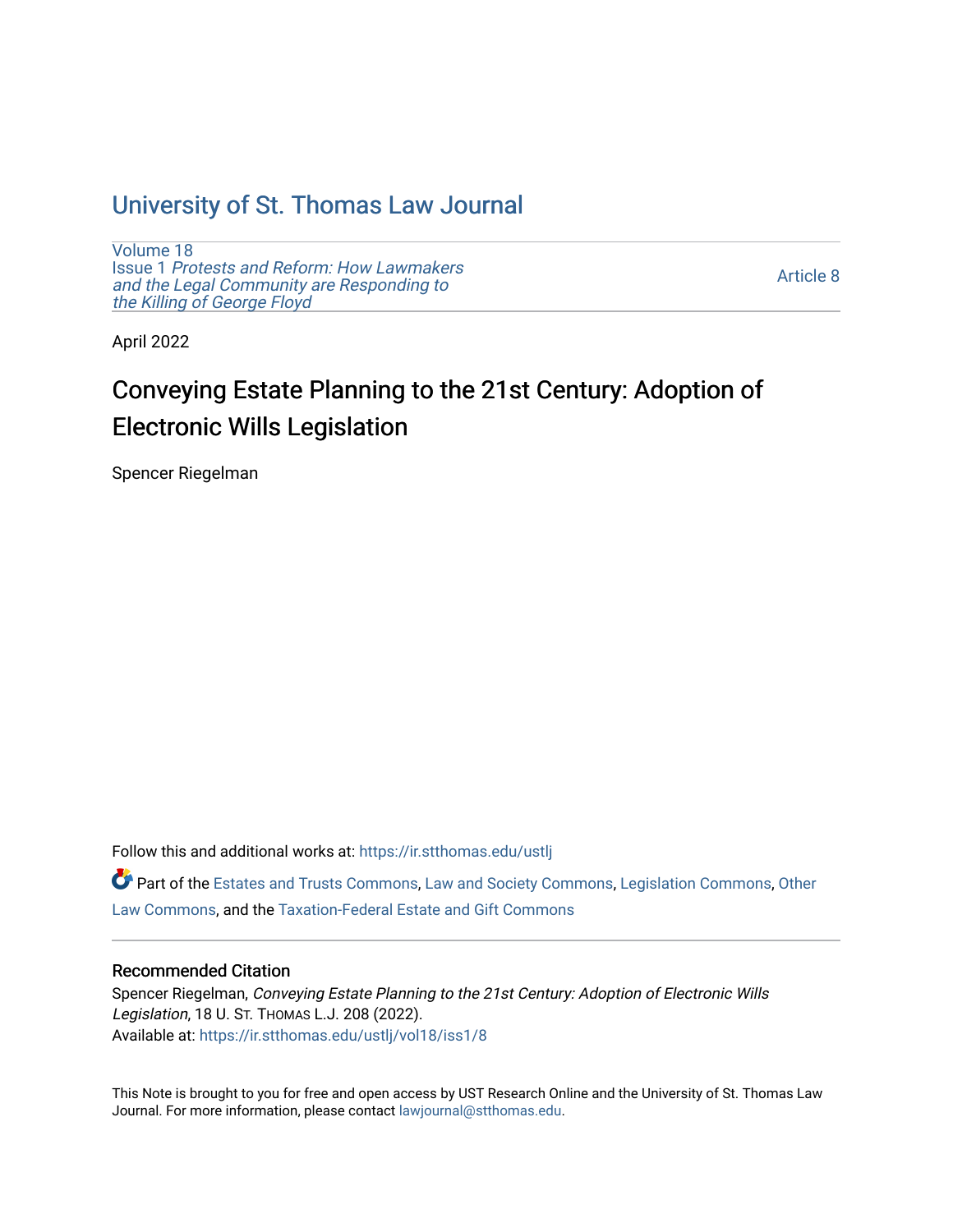## **NOTE**

## **CONVEYING ESTATE PLANNING TO THE 21ST CENTURY: ADOPTION OF ELECTRONIC WILLS LEGISLATION**

SPENCER RIEGELMAN\*

### I. INTRODUCTION

The global COVID-19 pandemic created an overarching concern for many estate planners regarding the execution of wills and other estate planning documents for their clients when traditional Wills Act formalities could not be safely followed.<sup>1</sup> Legislators and bar affinity associations around the country grappled with how to protect legal practitioners and their clients by going beyond simply recommending social distancing practices and abiding by public health guidelines.<sup>2</sup> Different states enacted emergency measures and legislation regarding the execution of estate planning documents. These measures included the adoption of the harmless error rule, remote notarization and witnessing statutes, and even amendments to some individual state's probate codes incorporating electronic wills into current statutes.<sup>3</sup>

<sup>\*</sup> J.D., Class of 2021, University of St. Thomas School of Law.

<sup>1.</sup> *See* Amanda Robert, *Lawyers Address Problems with Estate-Planning Document Signing During Coronavirus Crisis*, ABA J. (May 4, 2020, 8:00 AM CDT), https://www.abajournal.com/ web/article/lawyers-and-problems-with-estate-planning-signing-during-coronavirus-crisis.

<sup>2.</sup> *See* Jolene M. Cutshall, *Practicing in the Age of COVID-19*, BENCH & BAR OF MINN., https://www.mnbar.org/resources/publications/bench-bar/columns/2020/03/26/practicing-in-theage-of-covid-19 (last visited Oct. 31, 2020).

<sup>3.</sup> The following are just some examples of the measures taken by approximately 35 states in response to COVID-19. *See generally* MINN. STAT. § 524.2-503 (2020) (Minnesota's temporary adoption of the harmless error rule in response to the COVID-19 pandemic); Wash. Proclamation No. 20-27 (Mar. 24, 2020) (Washington's proclamation by the governor allowing for remote notarization); Ark. Exec. Order No. 20-12 (Mar. 30, 2020) (Arkansas's executive order permitting remote notarization and remote witnessing); ARIZ. REV. STAT. ANN. § 41-372 (2020) (Arizona's allowance of remote notarization); D.C. CODE § 18-103 (2020) (The District of Columbia's passage of temporary legislation allowing for electronic wills during a time for which the mayor has declared a public health emergency); UTAH CODE ANN. § 75-2-1405 (West 2020) (Utah's enactment of the UEWA).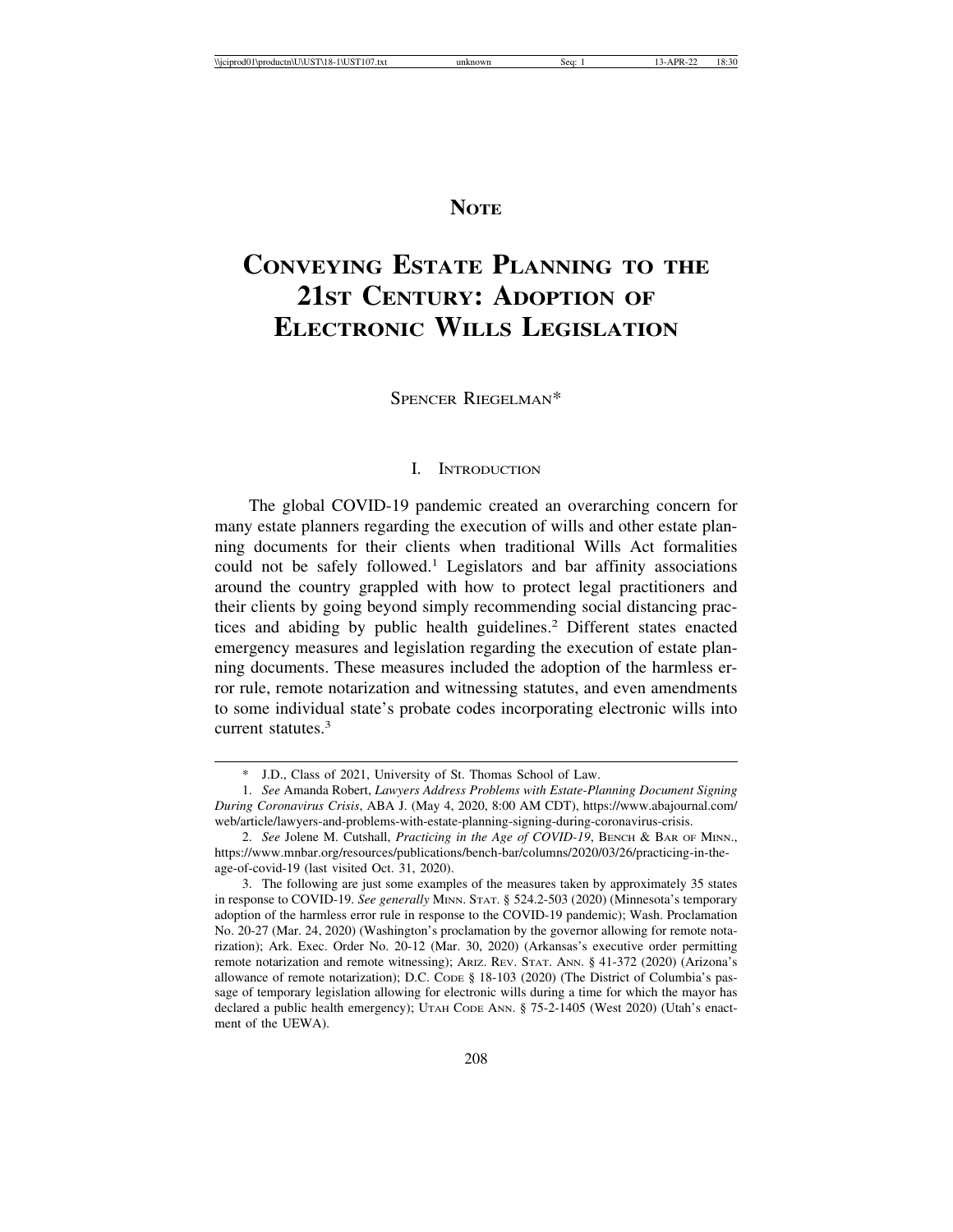This paper focuses on the integration of electronic wills into each state's probate code.<sup>4</sup> More specifically, the purpose of this writing is to advocate for the adoption of the Uniform Electronic Wills Act ("UEWA") or substantially similar electronic wills legislation. The UEWA fulfills traditional Wills Act formalities and meets the historical requirements for the execution of a will, but it also adapts them for the modern era. Furthermore, public policy reasons support the adoption of the UEWA as a way to benefit and afford flexibility to the general public while providing a permanent form of emergency estate planning. The adoption of the UEWA pays homage to traditional estate planning requirements and satisfies the spirit of the law, while simultaneously "conveying" estate planning to the twentyfirst century.

Part II below provides a brief history and description of alternative wills and the UEWA. Part III discusses traditional Wills Act formalities and how the UEWA satisfies the spirit of those requirements. Part IV focuses on public policy reasons that justify the adoption of the UEWA. Finally, Part V debates criticism of electronic wills legislation.

#### II. ALTERNATIVE WILLS AND THE UEWA

Electronic wills are not the first type of "alternative" will to be introduced into the probate codes or allowed by the courts. All states permit attested, or witnessed, wills. In some states, unattested wills that are handwritten, or holographic, may also be valid.<sup>5</sup> In a few states, in very limited circumstances, an oral<sup>6</sup> or notarized<sup>7</sup> will may be valid. State-permitted deviation from traditional Wills Act formalities opened the door to the introduction of electronic wills legislation.

7. The Uniform Probate Code provides that a will is valid if it is signed by two witnesses or if it is notarized. This notarization provision has been adopted only in Colorado and North Dakota. DUKENMINIER & SITKOFF, *supra* note 5, at 197; UNIF. PROB. CODE § 2-502(a)(3) (amended 2019).

<sup>4.</sup> Estate planning is an area of law that is not uniform amongst the different states. This nonuniformity makes it difficult to speak about estate planning in general terms. However, the Uniform Probate Code was drafted by the Uniform Law Commission to update and simplify most aspects of state probate law. As a result, references to the Uniform Probate Code will be made in this paper to speak about estate planning concepts in the most encompassing and generic fashion possible. *See Probate Code*, UNIF. L. COMM'N, https://www.uniformlaws.org/committees/com munity-home?CommunityKey=A539920d-c477-44b8-84fe-b0d7b1a4cca8 (last visited Nov. 1, 2020).

<sup>5.</sup> In a little more than half of the states, holographic wills are permitted. JESSE DUKENMINIER & ROBERT H. SITKOFF, WILLS, TRUSTS, AND ESTATES 198 (10th ed. 2017). A holographic will is written by the testator's hand and is signed by the testator; it need not be attested by witnesses. Kevin R. Natale, *A Survey, Analysis, and Evaluation of Holographic Will Statutes*, 17 HOFSTRA L. REV. 159, 159 (1988). Holographic wills are permitted by the Uniform Probate Code. *See* UNIF. PROB. CODE § 2-502(b) (amended 2019).

<sup>6.</sup> A nuncupative will is a last will and testament that is orally expressed to witnesses rather than made in writing. The law disfavors oral testaments, and a nuncupative will is only valid if the will not only is made in extremis, or in the testator's belief that death is imminent, but also the testator dies soon thereafter. *Nuncupative Will (Oral Will or Nuncupative Will)*, BOUVIER L. DIC-TIONARY (3d ed. 2012).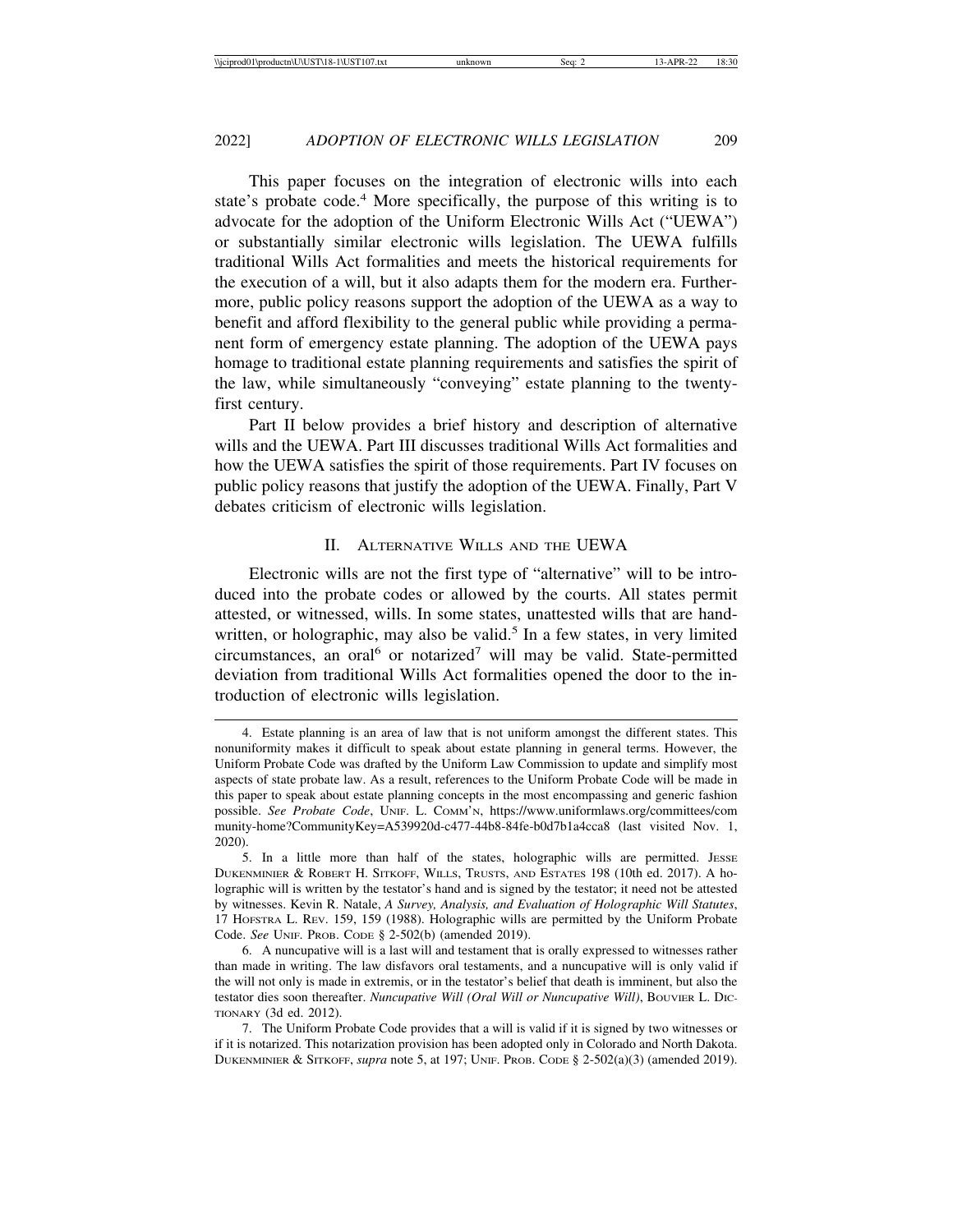In July 2019, the Uniform Law Commission finalized the UEWA. The Uniform Law Commission ("ULC"), also known as the National Conference of Commissioners on Uniform State Laws ("NCCUSL"), provides states with non-partisan legislation that brings clarity and stability to significant areas of state statutory law.<sup>8</sup> The goals of the UEWA are to permit the execution of a will electronically while maintaining the safeguards traditional wills law provides and to allow for the creation of a valid electronic will without a court hearing to determine the validity of the document.<sup>9</sup> The UEWA "brings estate planning into the digital age by allowing the online execution of wills while preserving the legal safeguards to ensure a will's authenticity."<sup>10</sup>

As of September 2020, Utah was the only state to have adopted the UEWA.11 By August 2021, five additional states had either introduced or enacted the UEWA: Washington, Idaho, Virginia, North Dakota, and Colorado (although Colorado's UEWA was repealed in July 2021).<sup>12</sup> Furthermore, four other states have also adopted electronic wills legislation: Indiana, Nevada, Florida, and Arizona.13 These four states have incorporated significant portions of the UEWA into their probate codes but also differ in regard to certain provisions.

The UEWA contains sections regarding execution and revocation of an electronic will, as well as attestation and self-proving requirements.14 These provisions fulfill traditional Wills Act formalities. The UEWA "does not require electronic wills to comply with any specific technical standard or process, and therefore will not need to be updated to accommodate future developments."15 Accordingly, if a state adopts the UEWA, the legislation will remain valid and consistent with traditional will requirements even as technology continues to advance. Although the statute is not perfect (no piece of legislation is), the UEWA provides the foundation and a way for states to update their probate codes and introduce electronic wills in a manner that placates estate planning traditionalists.

<sup>8.</sup> UNIF. ELEC. WILLS ACT, *About ULC* (UNIF. L. COMM'N 2019).

<sup>9.</sup> UNIF. ELEC. WILLS ACT, *Prefatory Note* (UNIF. L. COMM'N 2019).

<sup>10.</sup> UNIF. L. COMM'N, THE UNIFORM ELECTRONIC WILLS ACT: A SUMMARY 1 (Oct. 2019), https://www.uniformlaws.org/HigherLogic/System/DownloadDocumentFile.ashx?DocumentFile Key=7adbcf4d-8e74-d788-3348-8cdbf8f0524a&forceDialog=0 [hereinafter UNIF. L. COMM'N I].

<sup>11.</sup> *See generally* UTAH CODE ANN. § 75-2-1405 (West 2020).

<sup>12.</sup> *Electronic Wills Act*, UNIF. L. COMM'N, https://www.uniformlaws.org/committees/com munity-home?CommunityKey=A0a16f19-97a8-4f86-afc1-b1c0e051fc71 (last visited Aug. 23, 2021); N.D. CENT. CODE § 30.1-37 (2021); S.B. 5132, 2021 Leg., 67th Sess. (Wash. 2021); S.B. 1077, 2021 Leg., 66th Sess. (Idaho 2021); S.B. 1435, 2021 Leg., (Va. 2021); COLO. STAT. §§ 1501–11 (2021), *repealed by* S.B. 21-266, 73d Gen. Assembly Reg. Sess. (Colo. 2021).

<sup>13.</sup> *See generally* ARIZ. REV. STAT. § 14-2518 (2012); NEV. REV. STAT. § 133.085 (2007); FLA. STAT. § 732.523 (2002); IND. CODE § 29-1-21 (2018).

<sup>14.</sup> *See generally* UNIF. ELEC. WILLS ACT (UNIF. L. COMM'N 2019).

<sup>15.</sup> UNIF. L. COMM'N I, *supra* note 10.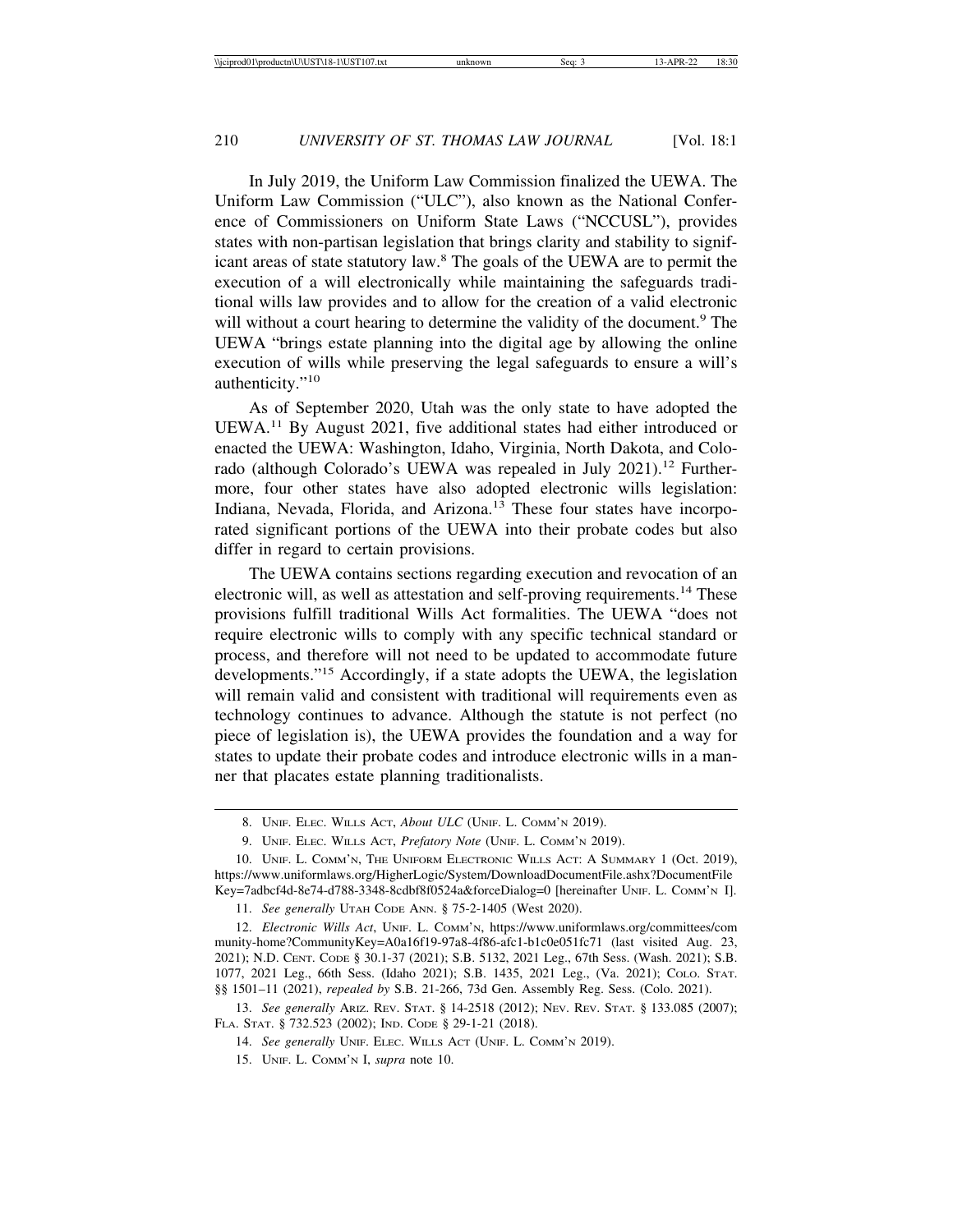#### III. TRADITIONAL WILLS ACT FORMALITIES

The UEWA conforms to and adopts the spirit of historical Wills Act formalities. The central tenet for the law of succession is testamentary intent.16 The probate code of every state includes a provision known as the Wills Act, which prescribes rules for making a valid will. Testamentary intent is generally presumed if the will complies with all the requisite formalities to make a valid will.<sup>17</sup> By making a will in compliance with the Wills Act, a testator ensures that her probate property will be distributed in accordance with his or her actual intent rather than the presumed intent of intestacy.18 The traditional, core formalities are that the will must: (1) be in writing, (2) be signed by the testator, and (3) fulfill an attestation requirement.<sup>19</sup> These three requirements, as well as how the UEWA incorporates the traditional Wills Act formalities into its provisions, will be discussed more in-depth below.

Under traditional law, a will had to be executed in strict compliance with all the formalities of the applicable Wills Act. Any additional requirements mandated by the particular Wills Act also had to be satisfied exactly.20 Under strict compliance, all statutory requirements are equally important and must be observed, however insignificant they may be in themselves or however meaningless they may be when considered in relation to the circumstances of the particular case.21 The strict compliance rule creates a conclusive presumption of invalidity for an imperfectly executed will. Unless every statutory formality is complied with exactly, the instrument is denied probate even if there is compelling evidence that the decedent intended the instrument to be his or her will. $22$ 

To avoid this harsh result, some courts have occasionally excused or corrected one or another innocuous defect in execution.<sup>23</sup> This leniency and

23. *Compare In re* Pavlinko's Estate, 148 A.2d 528 (Pa. 1959) (holding that where a husband and wife drew up wills leaving their property to each other but by mistake the wife signed the will which was prepared for the husband and the husband signed the will prepared for the wife, the

<sup>16.</sup> *See* Mark Glover, *A Taxonomy of Testamentary Intent*, 23 GEO. MASON L. REV. 569, 569 (2016) ("a fundamental principle within the law of succession . . . testamentary intent . . . is the cornerstone of a will").

<sup>17. &</sup>quot;[T]he law prescribes the method by which the decedent can clearly communicate operative testamentary intent to the probate court. Specifically, the law of wills requires that the decedent comply with a variety of formalities in order to execute a legally effective will." *Id.* at 590. 18. *Id.*

<sup>19.</sup> *Id.*; UNIF. PROB. CODE § 2-502 (amended 2019).

<sup>20.</sup> *See* DUKENMINIER & SITKOFF, *supra* note 5, at 144; *In re* Estate of Chastain, 401 S.W.3d 612, 619 (Tenn. 2012) (requiring "strict compliance"); *In re* Estate of Henneghan, 45 A.3d 684, 686 (D.C. 2012) (requiring "strict statutory compliance").

<sup>21.</sup> *See* 95 C.J.S. *Wills* § 219; *In re* Panousseris' Will, 151 A.2d 518, 523 (Del. Orph. 1959) ("[e]very one of the requisites in Section 102 must be obeyed; they are not set forth in the alternative"); *In re* Price's Estate, 112 P. 482, 483 (Cal. Ct. App. 1910) ("[l]ast wills and testaments are entirely creatures of the Legislature . . . while some of the formalities . . . may appear to be immaterial and unnecessary . . . the statute, must be observed with at least substantial strictness").

<sup>22.</sup> DUKENMINIER & SITKOFF, *supra* note 5, at 162–63.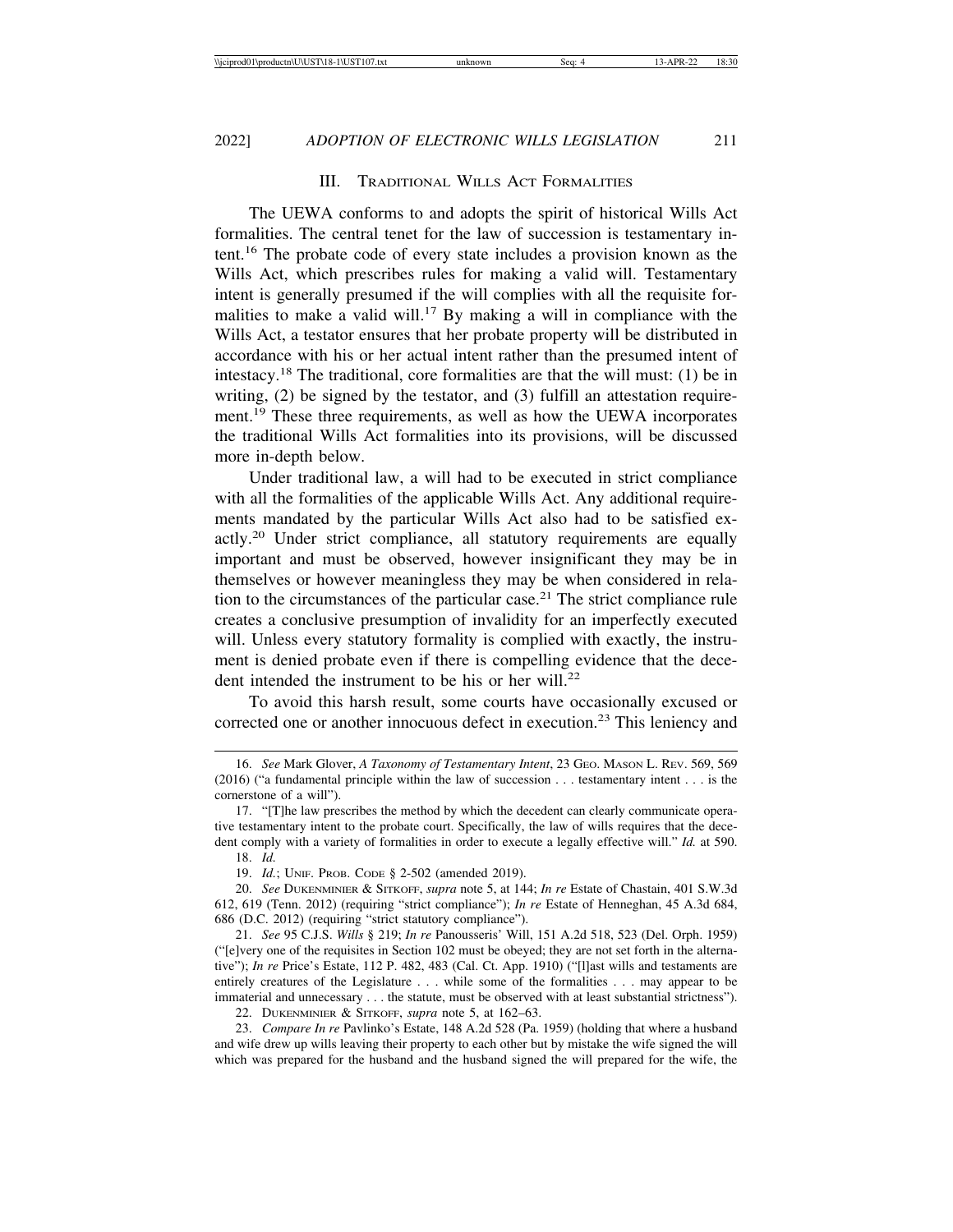flexibility granted by the court is known as the harmless error rule. A harmless error in executing a will may be excused if the proponent establishes by clear and convincing evidence that the decedent adopted the document to be his or her will. $24$ 

The harmless error doctrine may be particularly important in connection with electronic wills.25 Courts "should be wary of putting form over substance by strictly adhering to the aforementioned statutory formalities."26 The rules regarding the creation, execution, and revocation of wills are meant to be flexible and allow some deviation from strict statutory schemes. The formalities are "meant to facilitate [an] intent-serving purpose, *not to be ends in themselves*."27 According to the Restatement, "Modern authority is moving away from insistence on strict compliance with statutory formalities, recognizing that the statutory formalities are not ends in themselves but rather the means of determining whether their underlying purpose has been met."28 However, most states have been reluctant to adopt the harmless error rule and still require strict compliance with Wills Act formalities.29 Regardless, the provisions of electronic wills legislation such as the UEWA—while not strictly conforming to traditional Wills Act formalities—abide by their overarching intent-serving purpose. Thus, if electronic wills legislation contains provisions that correlate to traditional Wills Act formalities, then statutes such as the UEWA satisfy the testamentary intent requirement and create valid wills.

25. UNIF. ELEC. WILLS ACT § 6 cmt. (UNIF. L. COMM'N 2019).

26. Jeffrey A. Dorman, *Stop Frustrating the Testator's Intent: Why the Connecticut Legislature Should Adopt the Harmless Error Rule*, 30 QUINNIPIAC PROB. L.J. 36, 37 (2016).

27. RESTATEMENT (THIRD) OF PROP.: WILLS AND DONATIVE TRANSFERS § 3.3 (A.L.I. 2003) (emphasis added).

28. *Id.*

will reciting that it was the will of the wife could not be probated as the will of the husband and was a nullity), *with* Matter of Snide, 418 N.E.2d 656 (N.Y. 1981) (holding that a will which was executed with the required formalities by decedent, whose testamentary capacity and intention and belief that he was signing his will were unquestioned, was properly admitted to probate, even though decedent and his wife, intending to execute mutual wills at a common execution ceremony, each executed by mistake will intended for the other, which instruments, except for obvious differences in names of donors and beneficiaries, were in all other respects identical).

<sup>24.</sup> *See* UNIF. PROB. CODE § 2-503 (amended 2019) ("Although a document or a writing added upon a document was not executed in compliance with § 2-502, the document or writing is treated as if it had been executed in compliance with that section if the proponent of the document or writing establishes by clear and convincing evidence that the decedent intended the document or writing to constitute the decedent's will."); *See also* RESTATEMENT (THIRD) OF PROP.: WILLS AND DONATIVE TRANSFERS § 3.3 (A.L.I. 2003); *In re* Estate of Hall, 51 P.3d 1134, 1135 (Mont. 2002).

<sup>29.</sup> Only twelve states have codified the harmless error rule. *See* CAL. PROB. CODE § 6110(c)(2) (2009); COLO. REV. STAT. § 15-11-503 (2010); HAW. REV. STAT. § 560:2-503 (1996); MICH. COMP. LAWS § 700.2503 (2000); MONT. CODE ANN. § 72-2-523 (1993); N.J. STAT. ANN. § 3B:3-3 (2005); OHIO REV. CODE ANN. § 2107.24 (West 2008); OR. REV. STAT. § 112.238 (2020); S.D. CODIFIED LAWS § 29A-2-503 (1995); UTAH CODE ANN. § 75-2-503 (West 1998); VA. CODE ANN. § 64.2-404 (2012); MINN. STAT. § 524.2-503 (2020) (temporary enactment of the harmless error rule until February 15, 2021).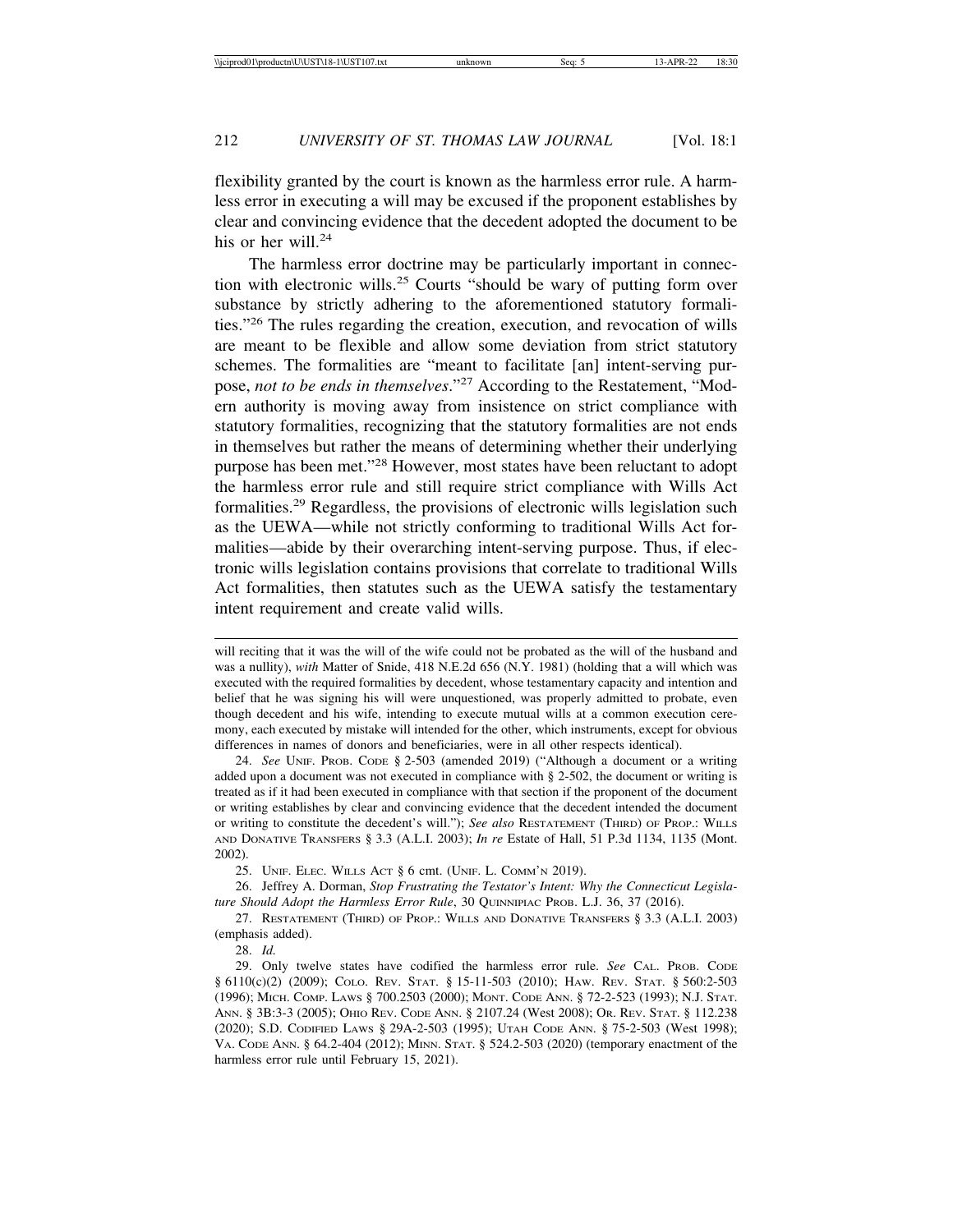#### *A. The Writing Requirement*

The first requirement for creation of a will is that the will is in writing.30 In traditional estate planning, the writing requirement is easily satisfied because the will is written or typed on paper and printed out for the testator and witnesses to sign. However, courts have determined that wills do not need to "be written in a particular form or use any particular words."31 For example, a letter or other document, such as a deed, can constitute a will.<sup>32</sup> Courts have even gone so far as to determine that a tractor fender is a valid writing.<sup>33</sup> A will does not need to be on paper to satisfy the writing requirement. Instead, all that is required is a reasonably permanent record of the markings that make up the will.<sup>34</sup> While the requirement that a will be in writing is important, in the internet age, paper is no longer necessary.<sup>35</sup> Electronic mediums are acceptable as a "writing."

The UEWA satisfies the writing requirement for the proper execution of a will. The UEWA incorporates the traditional writing formality into its language and requires that the provisions of an electronic will be readable as text (and not as computer code, for example) at the time the testator executed the will.<sup>36</sup> A reasonably permanent record of the markings for electronic wills can be created multiple ways. One example of an electronic record readable as text is a will inscribed with a stylus on a tablet.<sup>37</sup> An electronic will may also be a word processing document that exists on a computer or a cell phone but has not been printed. A testator can also use a voice-activated computer program to dictate the will as long as the computer converts the spoken words to text *before* the testator executes the will.<sup>38</sup> The only limitation to the writing requirement for electronic wills is that the "ULC decided to retain the requirement that a will be in writing."<sup>39</sup> Thus, the UEWA "does not permit an audio or audio-visual recording of an individual describing the individual's testamentary wishes to constitute a will."<sup>40</sup> This prohibition coincides with the general lack of acceptance for

<sup>30.</sup> UNIF. PROB. CODE § 2-502(a)(1) (amended 2019).

<sup>31.</sup> *In re* Estate of Horton, 925 N.W.2d 207, 212–13 (Mich. Ct. App. 2018), *appeal denied,* 925 N.W.2d 844 (Mich. 2019).

<sup>32.</sup> *See, e.g.*, *In re* Merritt's Estate, 281 N.W. 546, 548 (Mich. 1938); *In re* Dowell's Estate, 115 N.W. 972, 973 (Mich. 1908).

<sup>33.</sup> *See* Jim D. Sarlis, *From Tractor Fenders to iPhones: Holographic Wills*, 86 N.Y. STATE BAR ASS'N 11 (Nov./Dec. 2014).

<sup>34.</sup> RESTATEMENT (THIRD) OF PROP.: WILLS & DONATIVE TRANSFERS § 3.1 cmt. i (A.L.I. 2003).

<sup>35.</sup> UNIF. L. COMM'N I, *supra* note 10.

<sup>36.</sup> UNIF. ELEC. WILLS ACT § 5(a)(1) (UNIF. L. COMM'N 2019).

<sup>37.</sup> *See In re* Estate of Castro, No. 2013ES00140, 2013 WL 12411558 (Ohio Ct. Com. Pl. June 19, 2013).

<sup>38.</sup> UNIF. ELEC. WILLS ACT § 5 cmt. (UNIF. L. COMM'N 2019).

<sup>39.</sup> *Id.*

<sup>40.</sup> *Id.*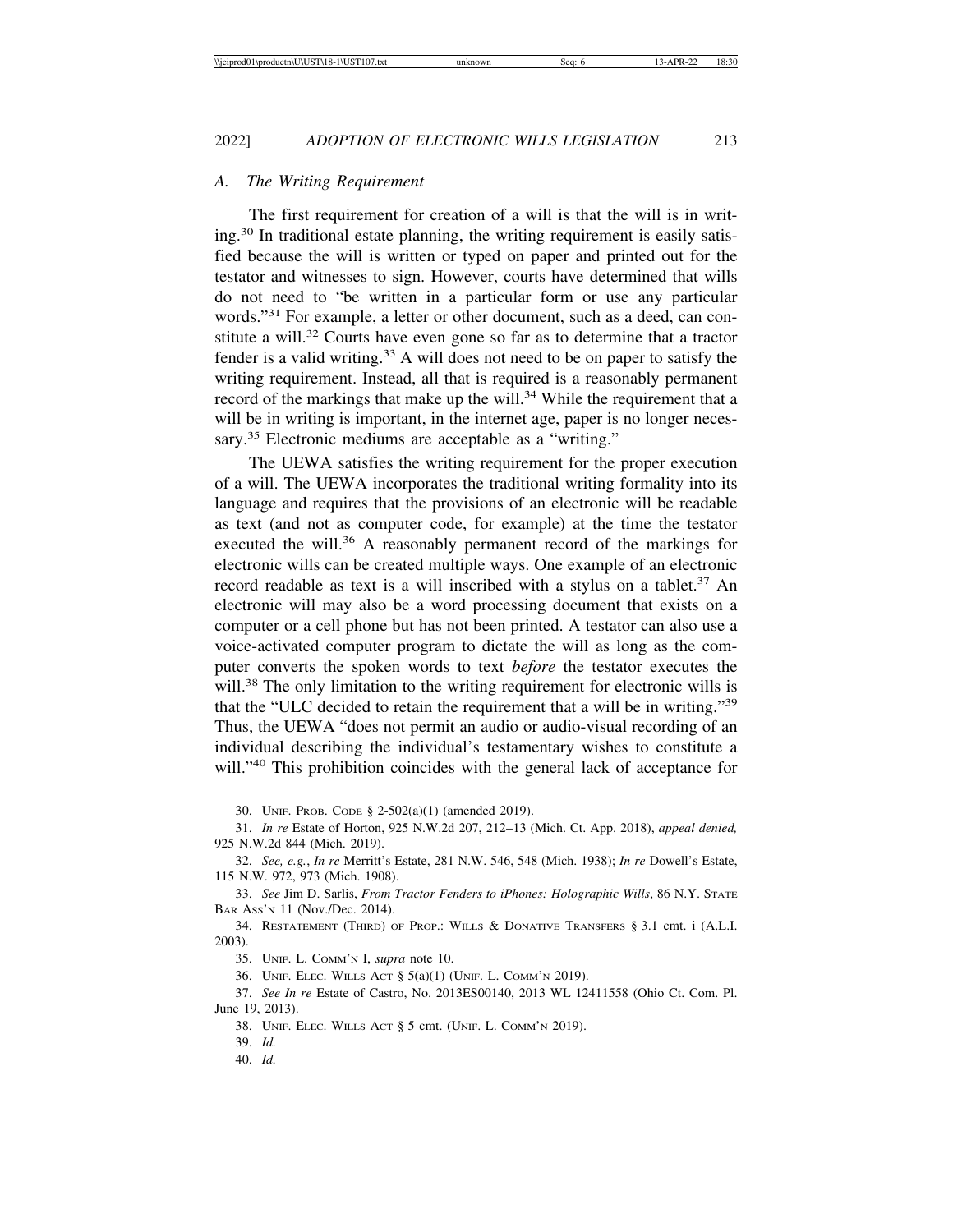nuncupative wills by state legislatures<sup>41</sup> and courts.<sup>42</sup> Despite that limitation, electronic wills provide an accessible medium for testators to express their testamentary intent while adhering to the spirit of the customary writing requirement.

Courts are also willing to accept electronic mediums as a valid form of a writing as determined by pre-UEWA litigation. The case of *In re Estate of Castro* treats a digital image created on a tablet as a "writing" under the Wills Act of Ohio via application of the harmless error rule.<sup>43</sup> In that case, a testator who was facing certain death transcribed a will on his Samsung Galaxy tablet and signed the document in the presence of his two brothers serving as witnesses.<sup>44</sup> The court found that the probate code of Ohio did "not require that the writing be on any particular medium."45 Further examining the definition of writing under the probate code, the court decided that the document on the Samsung Galaxy tablet would qualify as a writing because the writing "contains . . . stylus marks made on the tablet and saved by the application software."46 The court further found through clear and convincing evidence that the testator's signature was valid and that through the harmless error rule, the testator intended the document to be his will, and all of the requirements were met to create a valid will.<sup>47</sup>

Furthermore, in *In re Estate of Horton*, before committing suicide, the testator created an electronic document that he intended to be his will.<sup>48</sup> The court found that even though the decedent's typed, electronic note did not meet the formal requirements of a will under Michigan's probate code, there was clear and convincing evidence that the decedent expressed his testamentary intent through the electronic document.<sup>49</sup> Therefore, the electronic document constituted a valid will through the use of the harmless error rule.<sup>50</sup> These cases demonstrate the willingness of courts to accept electronic wills (even absent statutory authority allowing their creation) as a valid writing as it relates to Wills Act formalities.

#### *B. The Signature Requirement*

The second requirement for an attested will is that the will is signed by the testator. The law in all states, as well as the Uniform Probate Code,

- 46. *Id.*
- 47. *Id.* at \*2–\*3.

- 49. *Id.* at 213.
- 50. *See id.*

<sup>41.</sup> *Nuncupative Will*, *supra* note 6.

<sup>42.</sup> *See In re* Estate of Reed, 672 P.2d 829 (Wyo. 1983) (holding that a tape recording of a will cannot be admitted to probate as a will).

<sup>43.</sup> *In re* Estate of Castro, 2013 WL 12411558.

<sup>44.</sup> *Id.* at \*1.

<sup>45.</sup> *Id.* at \*2.

<sup>48.</sup> *In re* Estate of Horton, 925 N.W.2d at 209.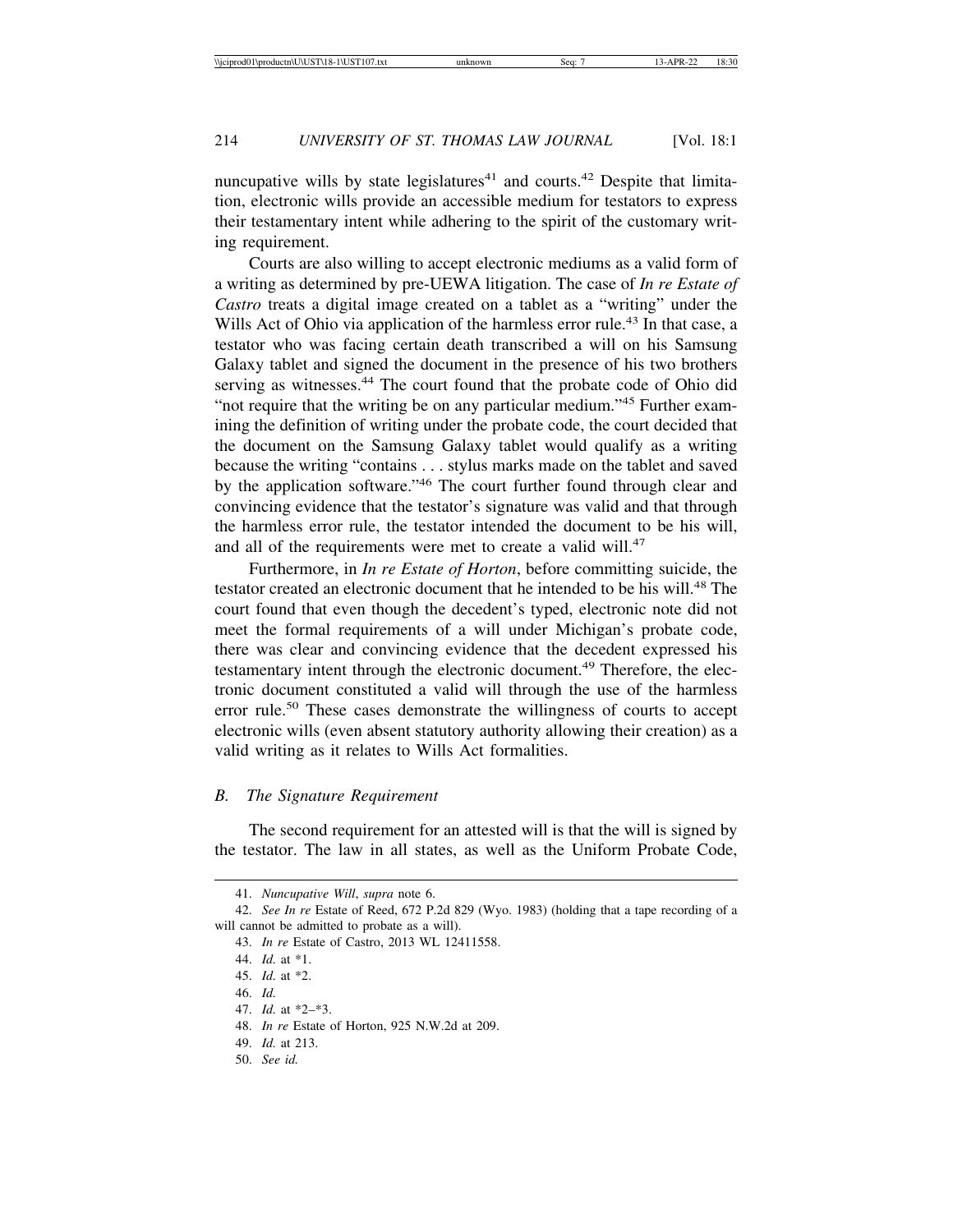requires the testator to sign the will.<sup>51</sup> This requirement is usually fulfilled by the testator signing his or her name at the end of the printed document. The purpose of the signature requirement is to provide evidence of finality, distinguishing the will from mere drafts or notes, and to provide evidence of genuineness.52 Furthermore, a statutorily sufficient signature can be made by a mark, cross, abbreviation, initials, or nickname.<sup>53</sup> The key element of the signature requirement is intent—intent that the mark be the testator's signature and intent to authenticate the writing. $54$ 

The UEWA's signature provision states, "an electronic will must be . . . signed by the testator or another individual in the testator's name, in the testator's physical presence and by the testator's direction."55 This section conforms to the intent-serving purpose of the signature requirement. A valid signature on an electronic will can consist of the testator signing his name as an electronic image using a stylus,<sup>56</sup> or a signature typed in a cursive font, or a pasted electronic copy of a handwritten signature as long as it is made with the intent that it be a signature.<sup>57</sup> Just as a mark or cross or letter can serve as a signature on traditional, paper wills, there is no reason that the signature requirement cannot be satisfied by an electronic symbol or signature process on an electronic writing as long as the proper intent is present. As e-signing technology develops, other types of symbols and actions may constitute a valid signature as long as "the testator intended the action taken to be a signature validating the electronic will."<sup>58</sup>

Courts have also determined the validity of electronic signatures on wills in pre-UEWA litigation in a manner similar to their findings in cases involving the writing requirement. In *Taylor v. Holt*, the testator prepared his will on his computer and affixed his computer-generated signature at the end.59 The court found that the decedent intended his computer-generated signature to operate as his signature and that the computer-generated signature fell under the category of "any other symbol or methodology executed or adopted by a party with intention to authenticate a writing or record."<sup>60</sup>

<sup>51.</sup> DUKENMINIER & SITKOFF, *supra* note 5, at 154; UNIF. PROB. CODE § 2-502(a)(2) (last amended 2019) ("a will must be . . . signed by the testator").

<sup>52.</sup> DUKENMINIER & SITKOFF, *supra* note 5, at 154.

<sup>53.</sup> *Id.*; *see also, e.g.*, Estate of McCabe, 274 Cal. Rptr. 43, 45 (Ct. App. 1990) (holding that a testator's signature of an "X" constituted a valid signature); *In re* Young, 397 N.E.2d 1223, 1226 (Ohio Ct. App. 1978) (holding that a partially paralyzed testator intended to be bound by his signature of "J," which constituted a sufficient signature).

<sup>54.</sup> UNIF. PROB. CODE § 2-502, cmt. (a) (amended 2019) ("if the testator writes his or her name in the body of the will and intends it to be his or her signature, the statute is satisfied").

<sup>55.</sup> UNIF. ELEC. WILLS ACT § 5(a)(2) (UNIF. L. COMM'N 2019).

<sup>56.</sup> *See In re* Estate of Castro, 2013 WL 12411558 (holding that testator's signature using a stylus on a tablet constituted a valid signature under the harmless error rule).

<sup>57.</sup> UNIF. ELEC. WILLS ACT § 5 cmt. (UNIF. L. COMM'N 2019).

<sup>58.</sup> *Id.*

<sup>59.</sup> Taylor v. Holt, 134 S.W.3d 830, 830 (Tenn. Ct. App. 2003).

<sup>60.</sup> *Id.* at 833.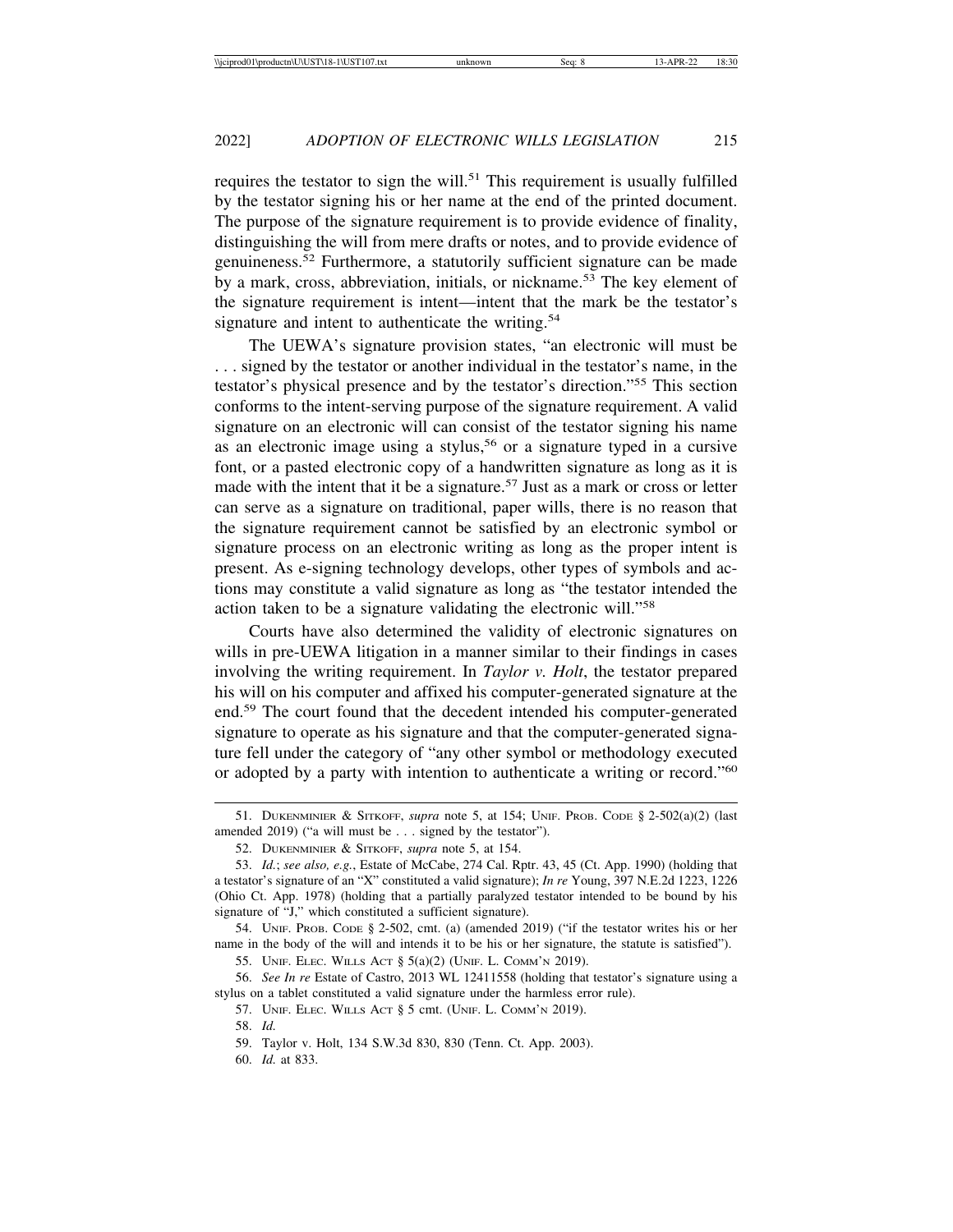The decedent "simply used a computer rather than an ink pen as the tool to make his signature."61 The court's judgment in *Taylor* underlines judicial acceptance of electronic signatures in estate planning and demonstrates the wide array of possible signatures that can satisfy the Wills Act signature requirement.

Notably, there has been some discussion by legal practitioners on whether a principal can affix his or her signature to a will electronically under the Uniform Electronic Transactions Act. In 1999, the ULC drafted the Uniform Electronic Transactions Act ("UETA"), setting forth rules for electronic transactions.62 The purpose of the UETA is to remove barriers to electronic commerce by validating and effectuating electronic records and signatures on certain transactions in commercial and other contexts.<sup>63</sup> The UETA has been adopted by 48 states and other United States jurisdictions.<sup>64</sup>

The law has caught up to the modern world with the introduction of electronic signatures on many of the documents encountered during the ordinary course of business. There is no reason that the field of estate planning cannot also incorporate electronic signatures into document execution. However, the UETA does not appear to be the proper pathway for that incorporation. The UETA "contains an express exception for wills and testamentary trusts."65 The UETA "does not apply to a transaction to the extent it is governed by a law governing the creation and execution of wills, codicils, or testamentary trusts."66 Although a principal is not likely prohibited by the UETA from affixing his or her signature electronically to wills and related documents through other means (such as the adoption of electronic wills), $67$  some type of specific, electronic wills legislation (such as the UEWA) is necessary if a state wants to adopt electronic wills.

63. *Id.*

<sup>61.</sup> *Id.*

<sup>62.</sup> *See* UNIF. ELEC. WILLS ACT, *Prefatory Note* (UNIF. L. COMM'N 2019).

<sup>64.</sup> *See generally Electronic Transactions Act*, UNIF. L. COMM'N, https://www.uniformlaws. org/committees/community-home?CommunityKey=2c04b76c-2b7d-4399-977e-d5876ba7e034 (last visited Nov. 5, 2020).

<sup>65.</sup> UNIF. ELEC. WILLS ACT, *Prefatory Note* (UNIF. L. COMM'N 2019).

<sup>66.</sup> UNIF. ELEC. TRANSACTIONS ACT § 3(b)(1) (UNIF. L. COMM'N 1999).

<sup>67.</sup> The purpose of the UETA is to remove barriers for electronic signatures and validate electronic transactions, not impose prohibitions on transactions outside the scope of the UETA. The scope of the Act is limited to transactions between two or more people in the context of business, commercial, or governmental purposes. As estate planning devices are generally unilaterally executed documents for personal purposes, they are outside the definition of a transaction under the UETA. The ULC commentary to the UETA makes multiple references to the fact these types of transactions are unaffected by the provisions of the UETA. Therefore, this commentary implies that the UETA does not expressly prohibit (or allow) electronic signatures on estate planning documents. *See* UNIF. ELEC. TRANSACTIONS ACT (UNIF. L. COMM'N 1999).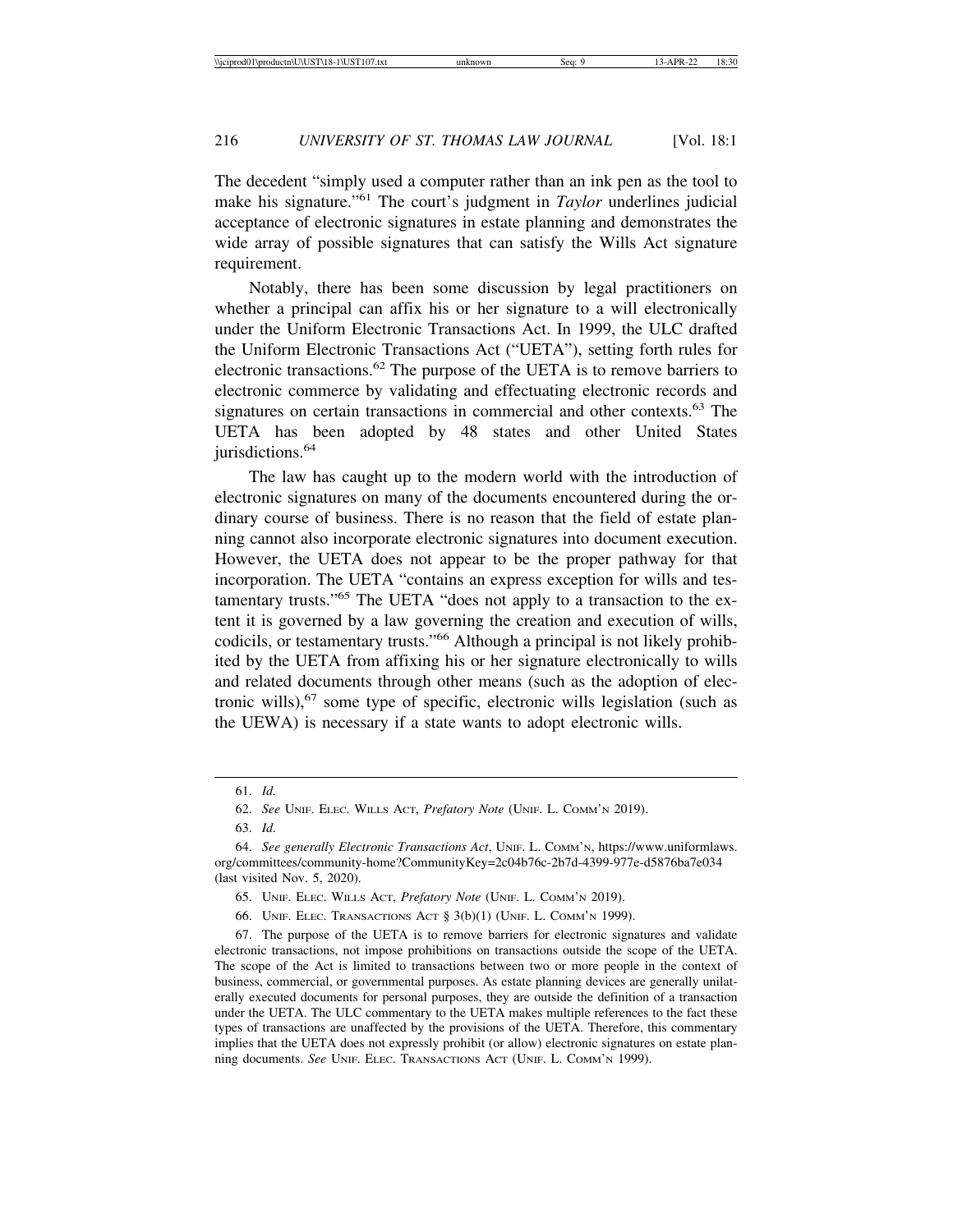#### *C. The Attestation Requirement*

The third and final traditional Wills Act formality is the attestation requirement.68 The Uniform Probate Code states "a will must be signed by at least two individuals, each of whom signed within a reasonable time after the individual witnessed either the signing of the will . . . or the testator's acknowledgment of that signature."69 The attestation requirement serves multiple purposes, including an evidentiary and protective function.<sup>70</sup> Witnesses are able to "answer questions about the voluntariness and coherence of the testator and whether undue influence played a role in the creation and execution of the will" and "deter coercion, fraud, duress, and undue influence."71

This formality in the context of electronic wills legislation does not require much discussion as the UEWA substantially mimics that language and can easily be conformed to applicable state attestation law. The UEWA states, "an electronic will must be . . . signed in the physical [or electronic] presence of the testator by at least two individuals within a reasonable time after witnessing."72 This section allows flexibility in the enactment of the legislation. The UEWA gives the option of requiring the physical presence of the witnesses when the testator and witnesses sign the will, or it allows for remote attestation. The UEWA also provides options for remote notarization (if allowed by the state).<sup>73</sup> The UEWA satisfies the spirit of the attestation requirement by providing a number of witnessing options that serve the purpose of attestation ranging from traditional physical presence requirements, to the ability for notarization of the will, and even new, remote attestation possibilities. Any of the attestation options found within the UEWA can help identify undue influence and coherence of the testator, as well as deter fraud, duress, and coercion, thus satisfying the traditional attestation formality.

The UEWA more than substantially complies with the traditional Wills Act formalities. The statute has sections that correlate to and embody the spirit of each of the three traditional requirements for will execution: writing, signature, and attestation. Therefore, the Wills Act formalities of each state do not prevent the enactment of electronic wills legislation.

73. *Id.* § 5(a)(3)(B).

<sup>68.</sup> RESTATEMENT (THIRD) OF PROP.: WILLS & DONATIVE TRANSFERS § 3.1 (A.L.I. 2003); UNIF. PROB. CODE § 2-502(a)(3) (amended 2019).

<sup>69.</sup> UNIF. PROB. CODE § 2-502(a)(3)(A) (amended 2019).

<sup>70.</sup> UNIF. ELEC. WILL ACT § 5 cmt. (UNIF. L. COMM'N 2019).

<sup>71.</sup> *Id.*

<sup>72.</sup> *Id.* § 5(a)(3)(A).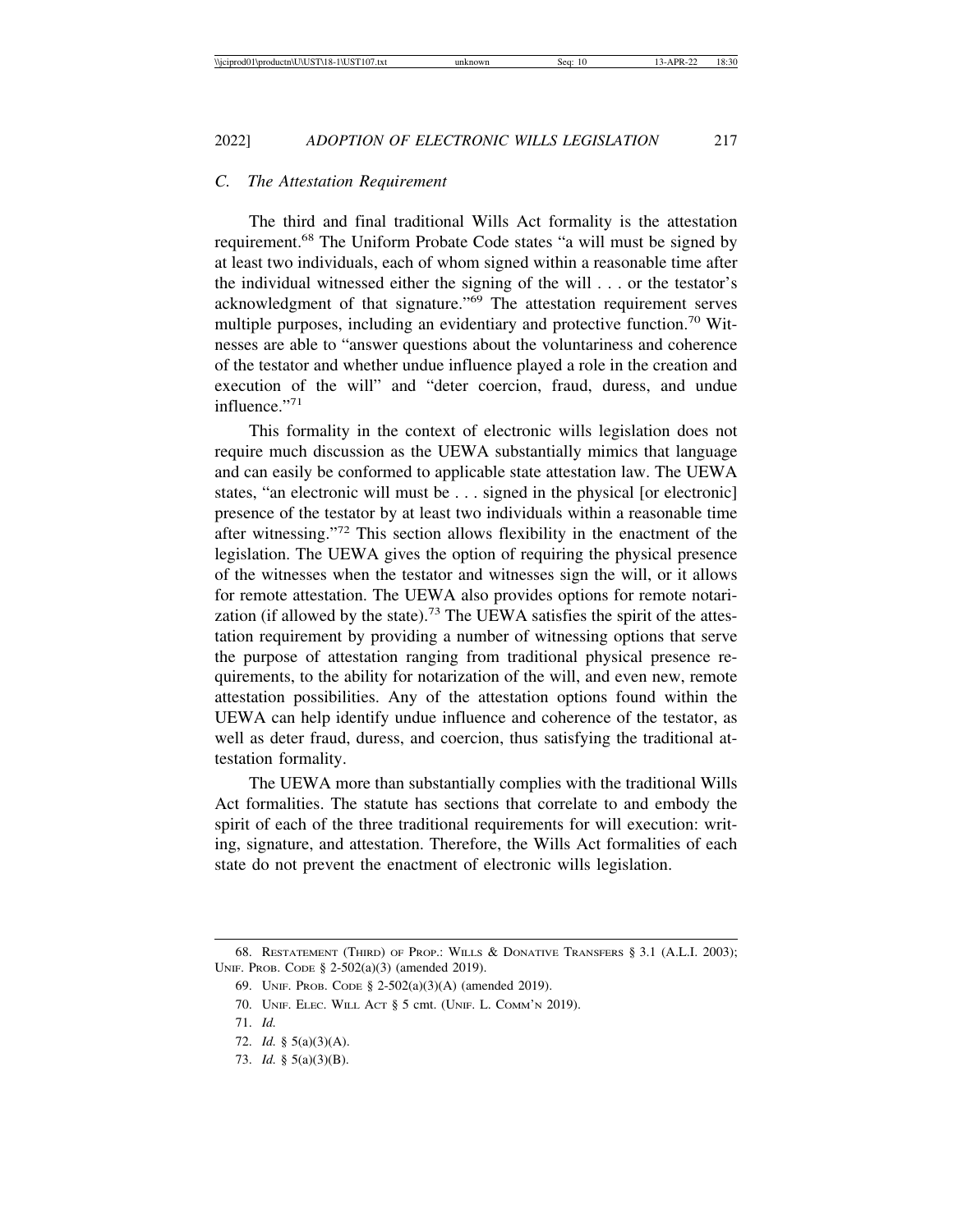## IV. PUBLIC POLICY SUPPORTS THE ADOPTION OF ELECTRONIC WILLS **LEGISLATION**

Public policy also supports the adoption of electronic wills legislation. Prior to 2020, attorneys likely had opinions ranging from "hostile" to "lukewarm" regarding the modernization of the law;<sup>74</sup> however, that opinion is beginning to shift.<sup>75</sup> Although the COVID-19 pandemic accelerated the discussion of electronic wills in estate planning, it was an inevitable, albeit a necessary, conversation to have. Today's society exists in a digital age where seemingly all aspects of life can be accomplished by the click of a button on a laptop or a tap on the screen of a cellphone.<sup>76</sup> Very few transactions cannot be done electronically. The law of wills, trusts, and estates cannot remain complacent and resistant to modernization. There exists a need for the continuous adaptation of the law to meet new conditions of social change.<sup>77</sup>

## *A. Electronic Transactions are Accepted and Embraced in Modern Society*

The first reason why states should adopt the UEWA is that the world is becoming increasingly digitized, so laypersons may already assume they have the ability to make electronic wills. Many people already sign documents electronically,<sup>78</sup> so whether lawyers like it or not, people are probably typing out electronic wills on their phones and tablets and expecting those electronic wills to be effective. If legislators want to give effect to the testamentary intent of those individuals while still keeping rules in place that govern the formalities of execution, then adopting all or portions of the UEWA may be the best way to accomplish those dual goals.<sup>79</sup> Many documents authorizing non-probate transfers of property are already executed electronically, and property owners have become accustomed to being able to use electronic beneficiary designations in connection with various will

<sup>74.</sup> *See* Reid Trautz, *If Times They Are a-Changing, Why Aren't Lawyers Too?*, L. PRAC. TODAY (Dec. 14, 2016), https://www.lawpracticetoday.org/article/times-are-changing-why-arentlawyers ("dramatic change in the legal industry can manifest itself in higher levels of anxiety and, worse yet for lawyers, a consuming focus on threats rather than opportunities").

<sup>75.</sup> Rafael X. Zahralddin-Aravena, Antoine Leduc, & Olya Antle, *COVID-19: A Catalyst of Modernization Across Jurisdictions*, AM. BANKR. INST. J. (July 2020), https://www.cooley.com/ news/insight/2020/2020-07-06-covid-19-a-catalyst-of-modernization-across-jurisdictions.

<sup>76.</sup> *See* Natalie M. Banta, *Electronic Wills and Digital Assets: Reassessing Formality in the Digital Age*, 71 BAYLOR L. REV. 547, 549 (2019); *see also* UNIF. ELEC. TRANSACTIONS ACT (UNIF. L. COMM'N 1999); MINN. STAT. § 325L (2000).

<sup>77.</sup> *See* Arthur T. Vanderbilt, *Modernization of the Law*, 36 CORNELL L. REV. 433 (1951).

<sup>78.</sup> *See generally* UNIF. ELEC. TRANSACTIONS ACT (UNIF. L. COMM'N 1999).

<sup>79.</sup> *See* UNIF. L. COMM'N, WHY YOUR STATE SHOULD ADOPT THE UNIFORM ELECTRONIC WILLS ACT 1 (2020), https://www.uniformlaws.org/HigherLogic/System/DownloadDocument File.ashx?DocumentFileKey=C8fbed08-63c2-c070-d699-d057d14d653e&forceDialog=0 [hereinafter UNIF. L. COMM'N II].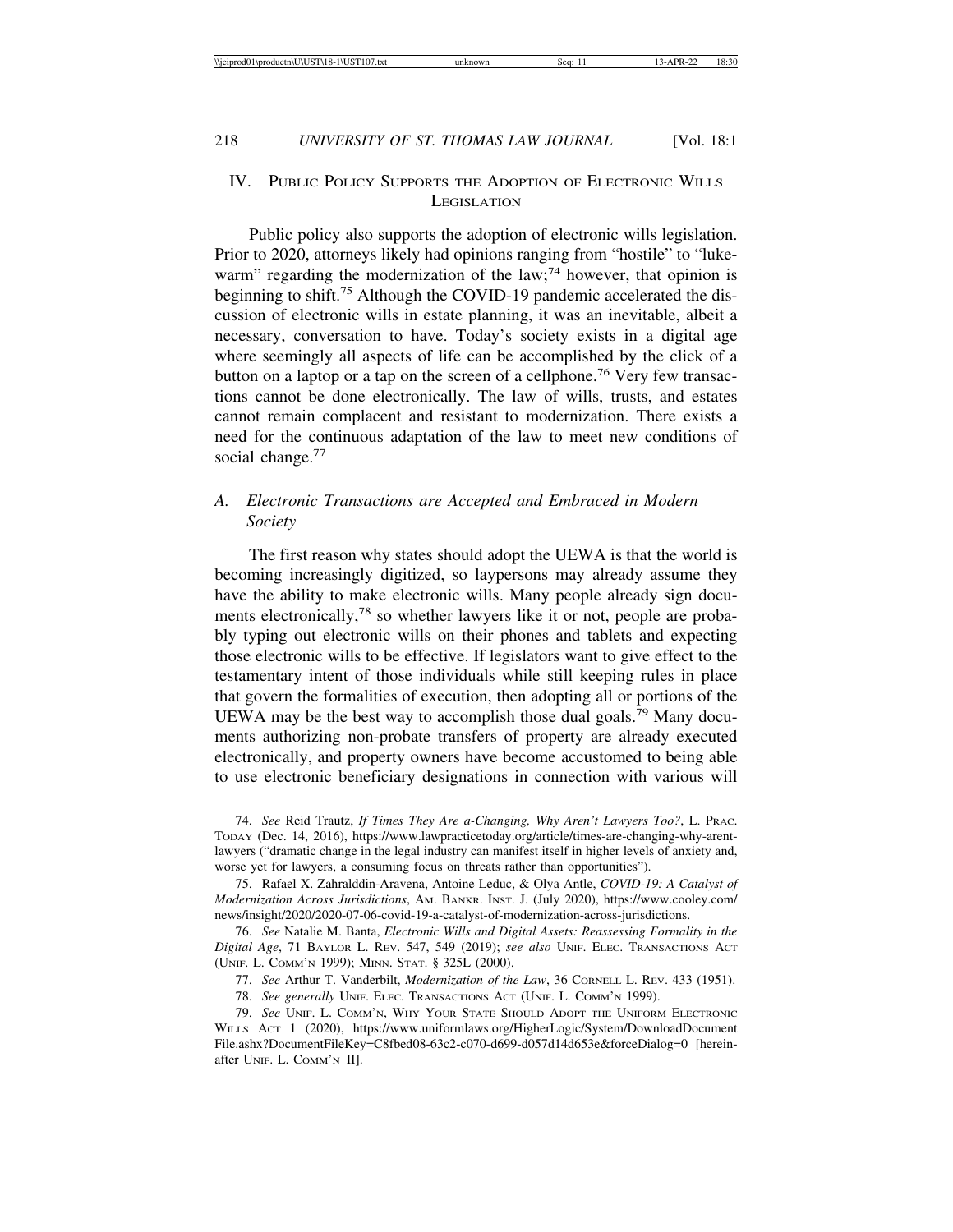substitutes.<sup>80</sup> "The idea of permitting an electronic designation to control the transfer of property at death is already well accepted."81 The adoption of electronic wills legislation, such as the UEWA, would simply codify something that people already may think they have the right to do and have accepted as a daily part of their lives.

## *B. Electronic Wills Increase the Accessibility and Number of Estate Plans*

The adoption of electronic wills legislation will encourage more people to make a will due to increased accessibility.<sup>82</sup> Estate planning is becoming less prevalent overall, as the number of Americans who have a will or another type of estate planning document has decreased by nearly 25 percent since 2017.83 According to a 2020 survey by Caring.com, over 35 percent of respondents said the reason they don't have a will is because they "haven't gotten around to it."84 Furthermore, middle-aged adults ages 35–54 have had the most significant drop-off in the number of people who have an estate planning document compared to their millennial and elderly counterparts.85 This is alarming as "[a]dults who do not have a will run the risk of having no say in what happens to their estate after they pass, even if they have diligently saved over the years with the intention of providing for their heirs."86 The enactment of the UEWA gives testators more flexibility in how they create and execute their wills and will increase the number of Americans with wills and other estate planning documents.

#### *C. The UEWA Provides Fair and Impartial Legislation*

The third reason states should enact electronic wills legislation is that the UEWA provides fair and impartial legislation in a virtually untouched area of law.87 The UEWA "promot[es] competition and consumer choice by allowing any qualified person or company to offer online estate planning."88 Many commercial providers (*e.g.*, LegalZoom, ZenBusiness, Rocket Lawyer, etc.) would probably like to seize on the opportunity to provide services that allow individuals to execute their estate planning documents online. Critics of these online services argue that even though the entities allow an individual to prepare his or her own will, they "do not

<sup>80.</sup> UNIF. ELEC. WILLS ACT, *Prefatory Note* (UNIF. L. COMM'N 2019).

<sup>81.</sup> *Id.*

<sup>82.</sup> UNIF. L. COMM'N II, *supra* note 79.

<sup>83.</sup> *2020 Estate Planning and Wills Study*, CARING.COM, https://web.archive.org/web/ 20201020001159/caring.com/caregivers/estate-planning/wills-survey (last visited Oct. 31, 2020).

<sup>84.</sup> *Id.*

<sup>85.</sup> *Id.*

<sup>86.</sup> *Id.*

<sup>87.</sup> UNIF. L. COMM'N II, *supra* note 79.

<sup>88.</sup> UNIF. L. COMM'N II, *supra* note 79.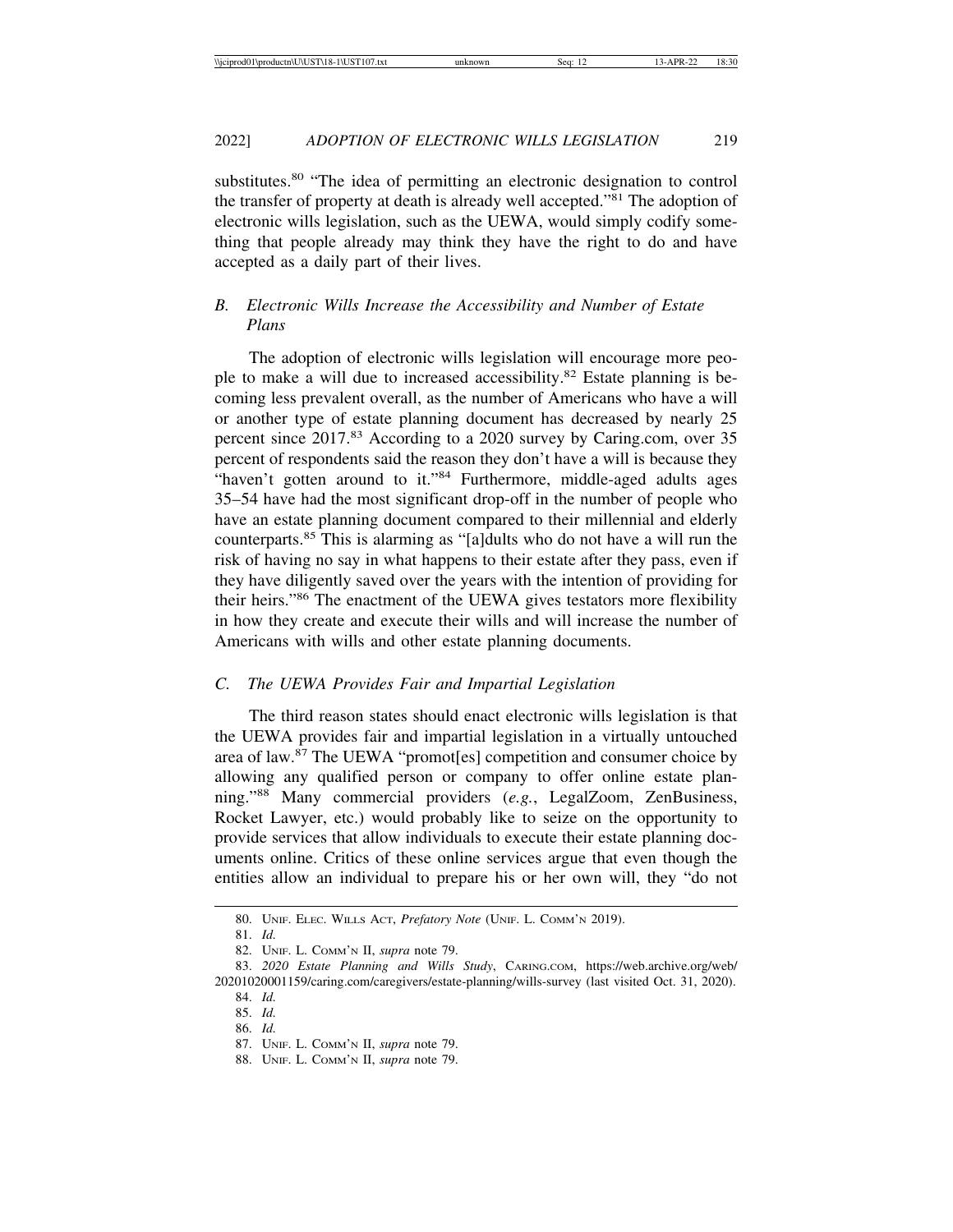facilitate the incorporation of the individual's voice."89 Instead, these online services "provide for the rote generation of documents"<sup>90</sup> and often "walk[] a fine line between providing traditional legal self-help and violating unauthorized practice of law doctrine."<sup>91</sup>

Electronic wills legislation cannot (and arguably should not) prevent these businesses from providing their quasi-legal services.<sup>92</sup> However, the UEWA can be enacted with additional provisions designed to protect consumers that are fair and impartial to both legal practitioners and commercial providers. State legislatures can take proactive steps in their enactment of electronic wills legislation to impose certain requirements on online service providers if these organizations want to provide electronic wills services for their clients. These steps could entail including a licensure requirement in the UEWA that compels nonlawyer entities to register with the state if they want to provide electronic wills to their clients while running the risk of significant penalties for noncompliance with statutory law, or an enhanced disclosure requirement that conspicuously provides notice to consumers that the provider cannot guarantee documents will be enforceable if tested in litigation.<sup>93</sup> The adoption of the UEWA with additional requirements, while not banning their business completely, would hopefully incentivize online entities to provide up-to-date forms and services that accurately and correctly abide by the applicable electronic wills statute.

## *D. The UEWA Prevents Interstate Recognition Problems Regarding Electronic Wills*

Adopting the UEWA prevents interstate recognition problems regarding electronic wills.<sup>94</sup> The mobile population of Americans makes interstate recognition of electronic wills important. Several states including Florida, Indiana, Arizona, Nevada, and most recently Utah and Washington D.C. (temporarily) have adopted electronic wills statutes.95 Of those states, Florida, Arizona, and Nevada are home to many "snowbirds" who spend significant portions of their year in these locations.<sup>96</sup> These clients may already

<sup>89.</sup> Karen J. Sneddon, *Speaking for the Dead: Voice in Last Wills and Testaments*, 85 ST. JOHN'S L. REV. 683, 733 (2011).

<sup>90.</sup> *Id.*

<sup>91.</sup> Isaac Figueras, *The LegalZoom Identity Crisis: Legal Form Provider or Lawyer in Sheep's Clothing?*, 63 CASE W. RES. L. REV. 1419, 1427 (2013).

<sup>92.</sup> Cody Blades, *Crying Over Spilt Milk: Why the Legal Community is Ethically Obligated to Ensure LegalZoom's Survival in the Legal Services Marketplace*, 38 HAMLINE L. REV. 31, 54 (2015) ("online form provider[s] bring[ ] legal aid to those who cannot otherwise afford it").

<sup>93.</sup> *Id.* at 52–53.

<sup>94.</sup> UNIF. L. COMM'N II, *supra* note 79.

<sup>95.</sup> *See* ARIZ. REV. STAT. ANN. § 14-2518 (2018); NEV. STAT. § 133.085 (2017); FLA. STAT. §§ 732.521–.525 (2021); IND. CODE § 29-1-21 (2018); UTAH CODE ANN. § 75-2-1405 (West 2020); D.C. CODE § 18-103 (2020).

<sup>96.</sup> Steve Parrish, *Financial Planning for the Snowbird*, FORBES (Jan. 14, 2020, 06:30 AM EST), https://www.forbes.com/sites/steveparrish/2020/01/14/financial-planning-for-the-snowbird/.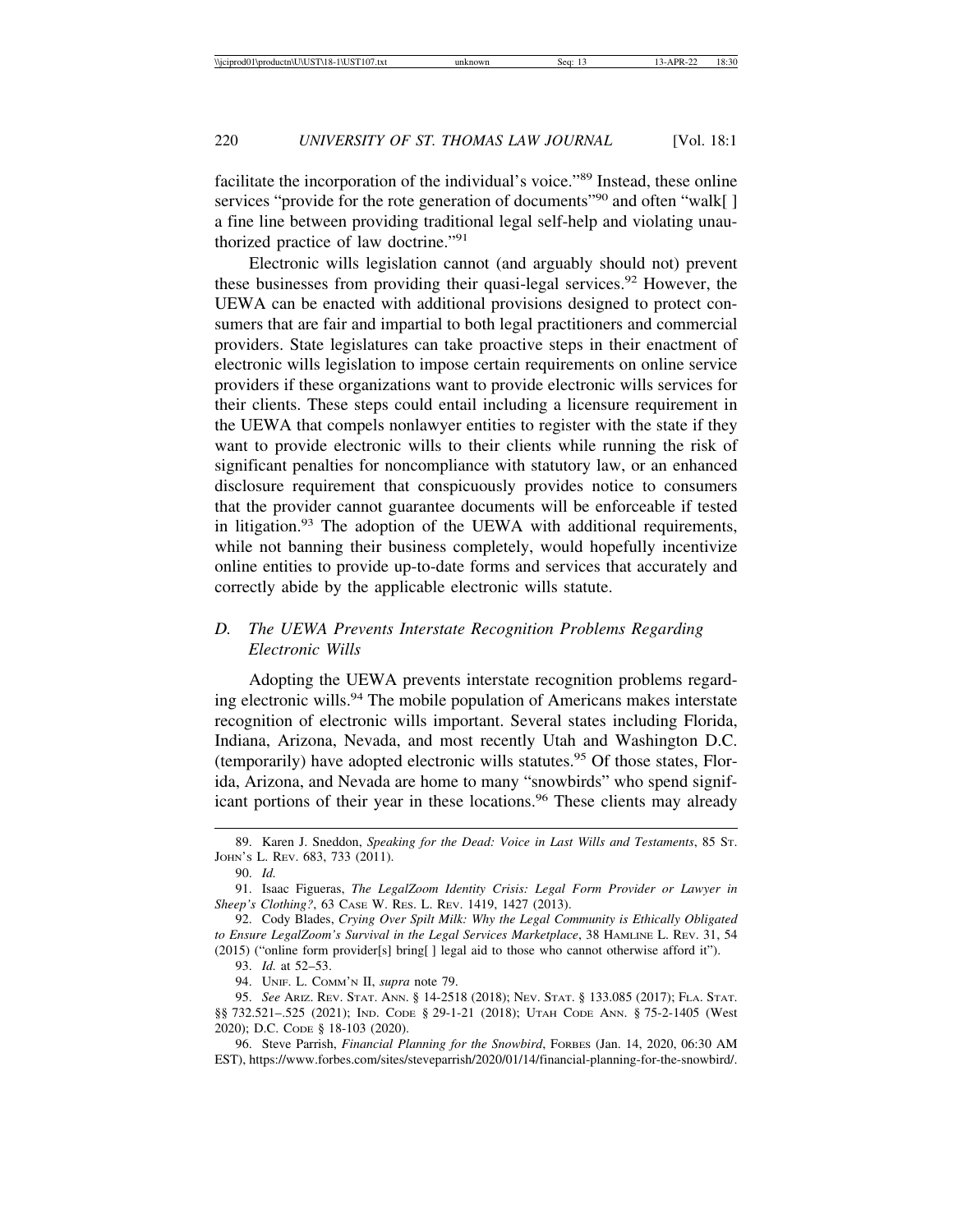have electronic wills that are valid under the laws of those states. An electronic will executed in compliance with the law of the state where the testator was physically located should be given effect, even if the testator later moves to another state and dies without executing a new will, just as a nonelectronic will would be given effect.

Current probate law concerning choice of law as to execution of a will, however, likely does not provide for interstate recognition of electronic wills. The Uniform Probate Code states that "[a] *written* will is valid if executed in compliance with [applicable state Wills Act formalities] or if its execution complies with the law at the time of execution of the place where the will is executed."97 The interstate recognition provisions require that for a will to be recognized by the state as valid, it must be in writing. If a state's probate court does not recognize electronic wills to be "in writing," current probate law could trap an unwary testator and result in intestacy.

The UEWA states "a will executed electronically . . . is an electronic will . . . if executed in compliance with the law of the jurisdiction where the testator is: (1) physically located where the will is signed, or (2) domiciled or resides when the will is signed or when the testator dies."98 This language removes any "writing" requirements that may be found in the various probate codes for non-electronic wills and provides a clear path to recognition. If the states modify the language of their will execution statutes without uniformity or considering the effect of interstate recognition of electronic wills, an estate plan may be deemed invalid.<sup>99</sup> The UEWA would resolve any interstate recognition problems present at a testator's death regarding electronic wills.

## *E. Electronic Wills Provide a Permanent Form of Emergency Estate Planning*

Finally, the UEWA also provides a permanent form of emergency estate planning. It often takes weeks or months for a lawyer to prepare an estate plan for their client under normal circumstances. However, "there are times when creating and formalizing an estate plan is more urgent and the plan must be completed immediately or as soon as possible."100 When "operating under urgent conditions, counsel must focus on what can be accomplished in the time frame and within the client's limitations."101 Estate planning attorneys are often limited in what they can accomplish during

<sup>97.</sup> UNIF. PROB. CODE § 2-506 (amended 2019) (emphasis added).

<sup>98.</sup> UNIF. ELEC. WILLS ACT § 4 (UNIF. L. COMM'N 2019); UNIF. L. COMM'N II, *supra* note 79.

<sup>99.</sup> UNIF. L. COMM'N II, *supra* note 79.

<sup>100.</sup> Thomson Reuters Prac. L. Tr. & Est., *Estate Planning in an Emergency: Overview*, THOMSON REUTERS PRAC. L., https://us.practicallaw.thomsonreuters.com/w-024-9703 (last visited Nov. 15, 2020).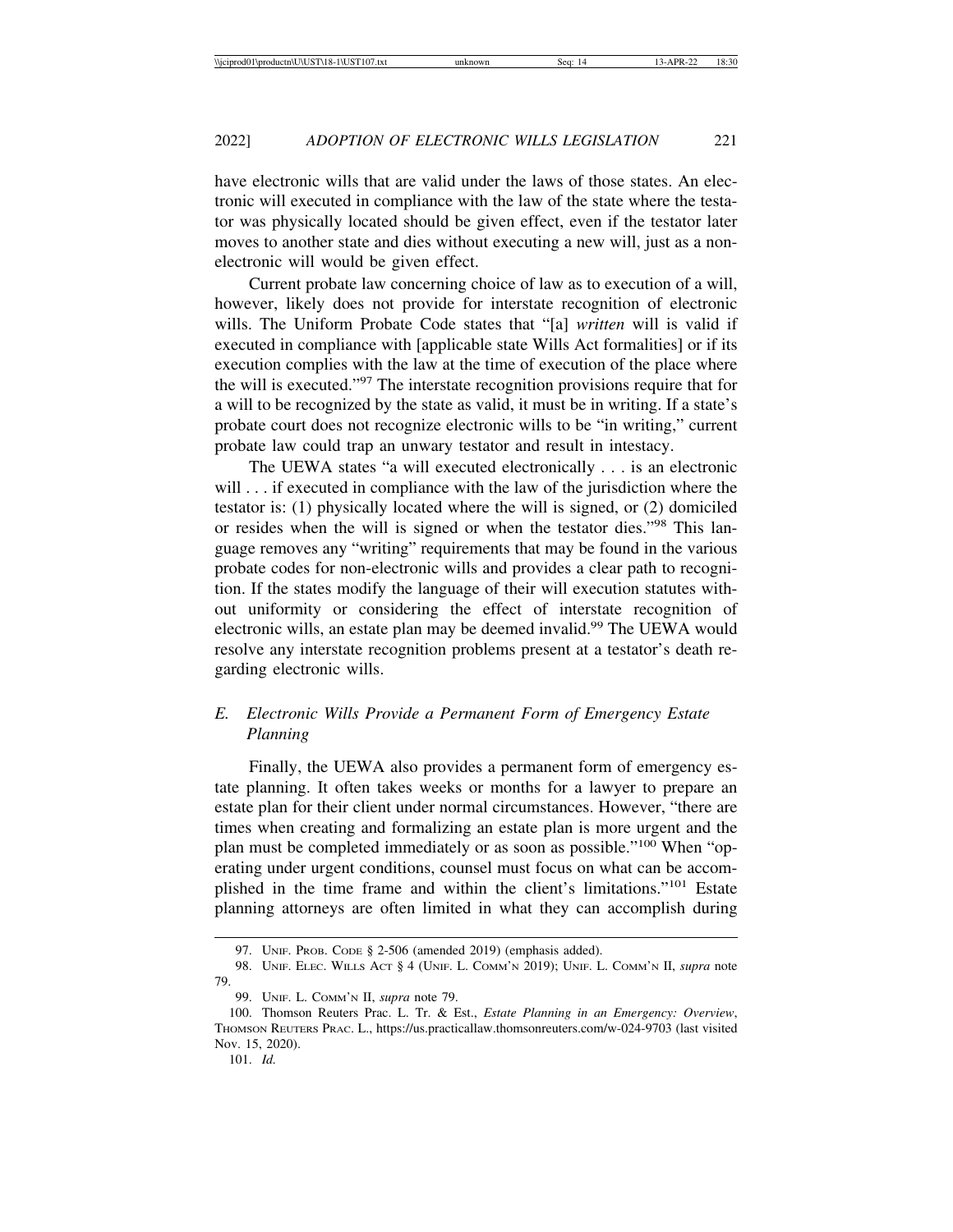these emergency situations, resulting in added stress to both the client and attorney as they struggle to meet and execute documents. This problem is why the state legislatures need to step in and create change in order to alleviate some of these concerns.

The COVID-19 pandemic has highlighted a long-standing issue with estate planning in an emergency—the rigidness of the Wills Act formalities—which many state governments responded to. In reaction to the national emergency created by COVID-19, many states enacted "temporary legislation or issu[ed] emergency orders allowing remote notarization and witnessing for legal documents or otherwise relaxing execution requirements for these documents."102 The problem with these temporary measures is that they are, in fact, temporary. The COVID-19 emergency executive orders will expire, and the legislation will terminate when it reaches the date in its sunset provision. But there will always be another emergency on the horizon. The next disaster may not be to the extent of a global pandemic, but it could be one of many events that makes meeting in-person impracticable or impossible. The UEWA would provide a permanent solution to this issue and allow attorneys and testators to virtually execute estate planning documents in adverse conditions. States can prepare for the inevitable and ensure that its citizens have an accessible way to get their affairs in order and plan for the worst in case of an emergency by adopting electronic wills legislation like the UEWA.

### V. CRITICISM OF ELECTRONIC WILLS LEGISLATION AND THE UEWA

The adoption of the UEWA will provide a new layer of convenience and flexibility for estate planners and their clients; however, there is criticism focused against the adoption of electronic wills. This criticism revolves around difficulties with revocation, notarization, and storage of electronic wills, as well as the possibility for increased litigation and exploitation involving the validity of electronic wills.

## *A. Revocation of Electronic Wills is Too Complicated and Invites Will Contests*

One area of controversy regarding the adoption of the UEWA involves revocation of electronic wills. One argument against electronic wills is that they are too complicated and invite the possibility of numerous will contests and litigation because there can be an infinite number of identical originals or ambiguous revocations due to the electronic medium.103 Revocation of a

<sup>102.</sup> Thomson Reuters Prac. L. Tr. & Est., *COVID-19: Emergency Orders and Temporary* Legislation Regarding Remote Execution of Estate Planning Documents Tracker (US), THOMSON REUTERS PRAC. L. (Aug. 4, 2021), https://www.westlaw.com/w-024-9788?transition Type=Default&contextData=(sc.Default)&VR=3.0&RS=CBlt1.0.

<sup>103.</sup> Memorandum from Suzanne Brown Walsh, Turney P. Berry, and Susan N. Gary to Unif. L. Comm'n (May 30, 2019), https://perma.cc/9A72-5U33.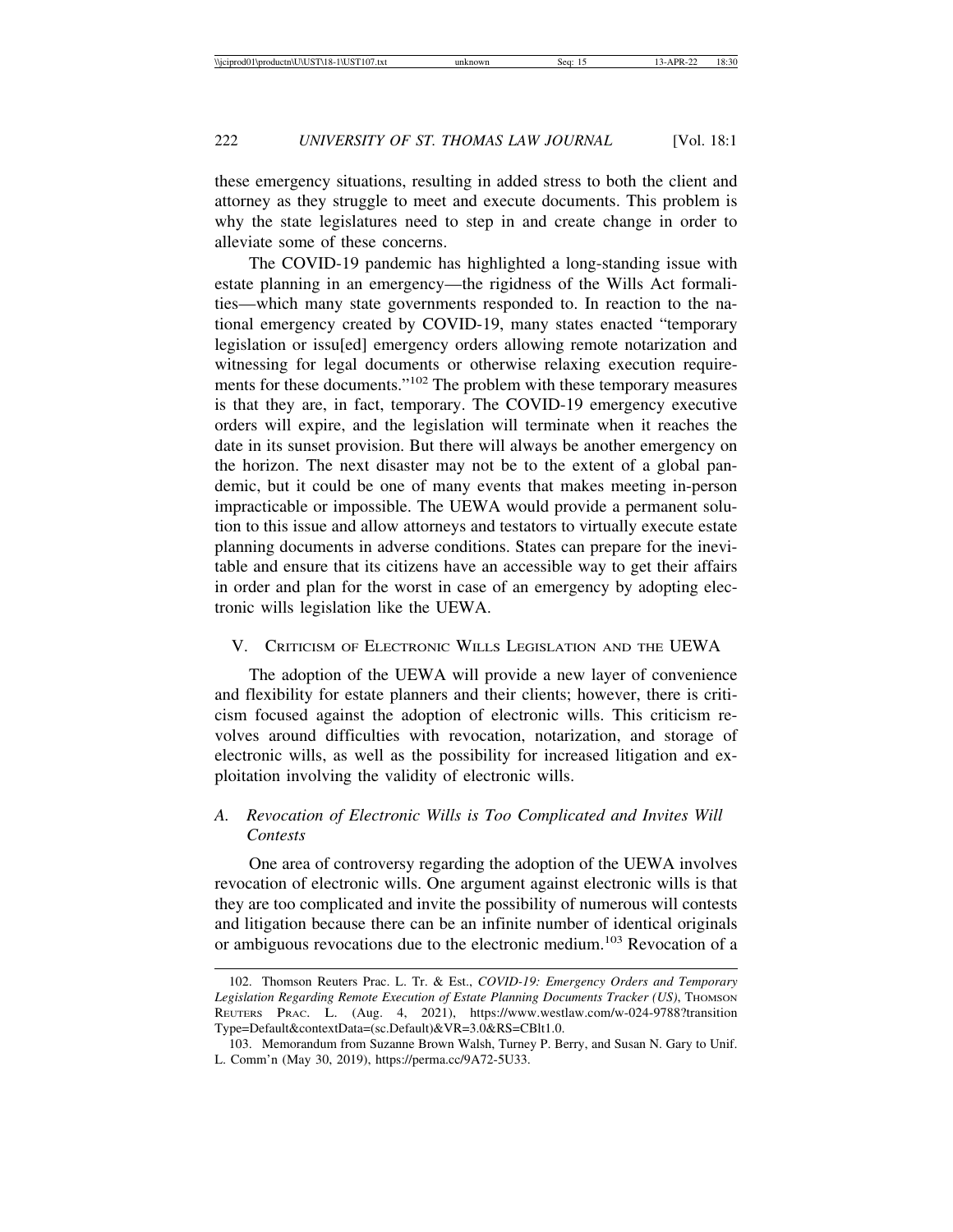traditional will is accomplished by a subsequent document or some affirmative destructive act of the electronic will itself.104 Under the UEWA, a subsequent will or a physical act may revoke an electronic will.<sup>105</sup> The UEWA does not define physical act, but the act "could include deleting a file with the click of a mouse or smashing a flash drive with a hammer."106 As long as the testator intends to revoke the will through his or her action done to the actual electronic will itself, the revocation is valid.<sup>107</sup>

Although it may prove harder to unambiguously revoke an electronic will than a traditional paper will because of the possibility of infinite duplicates or botched revocations, the law provides processes and remedies for these exact scenarios. If a will is executed in duplicate, "[t]he will is revoked if the testator, with intent to revoke, performs a revocatory act on one of the duplicates."108 Even if a decedent botches revocation and doesn't fully delete an electronic will from their computer or there is a will contest regarding the revocation of a duplicate will, "a court will be responsible for determining intent."109 Courts "recognize that a formalistic approach can result in injustice . . . [and] the judicial system does not always leave the testator without a remedy."110 This seems like adequate protection, especially knowing that "the Committee considered not permitting revocation by physical act but realized that many people would assume that they could revoke their wills by simply deleting them" and not by having to execute an entirely new will.<sup>111</sup> A complete inability to revoke by physical act would likely lead to many more invalidated wills rather than the more rare instances where there is a question regarding testamentary intent in revocation by physical act. Therefore, the potential for a slight increase in will contests resulting from revocation should not deter states from adopting the UEWA and allowing for electronic wills.

109. Memorandum from Suzanne Brown Walsh, Turney P. Berry, and Susan N. Gary to Unif. L. Comm'n, *supra* note 103.

110. Julia E. Swenton, *The Missing Piece: The Forgotten Role of Testator Intent in the Application of the Doctrine of Dependent Relative Revocation in Oklahoma*, 59 OKLA. L. REV. 205, 206 (2006).

111. Memorandum from Suzanne Brown Walsh, Turney P. Berry, and Susan N. Gary to Unif. L. Comm'n, *supra* note 103.

<sup>104.</sup> UNIF. PROB. CODE § 2-507 cmt. (amended 2019).

<sup>105.</sup> UNIF. ELEC. WILLS ACT § 7 (UNIF. L. COMM'N 2019).

<sup>106.</sup> *Id.* § 7 cmt.

<sup>107.</sup> *Id.*

<sup>108.</sup> RESTATEMENT (THIRD) OF PROP.: WILLS & DONATIVE TRANSFERS, *supra* note 24, § 4.1 cmt. f; *see also* Menzi v. White, 228 S.W.2d 700, 703 (Mo. 1950) (holding that decedent revoked submitted will for probate when she revoked executed copy); *In re* Bates' Estate, 134 A. 513, 513–14 (Pa. 1926) (holding that revocation of an original will by testator is revocation of the duplicate, regardless of where the latter is kept or found).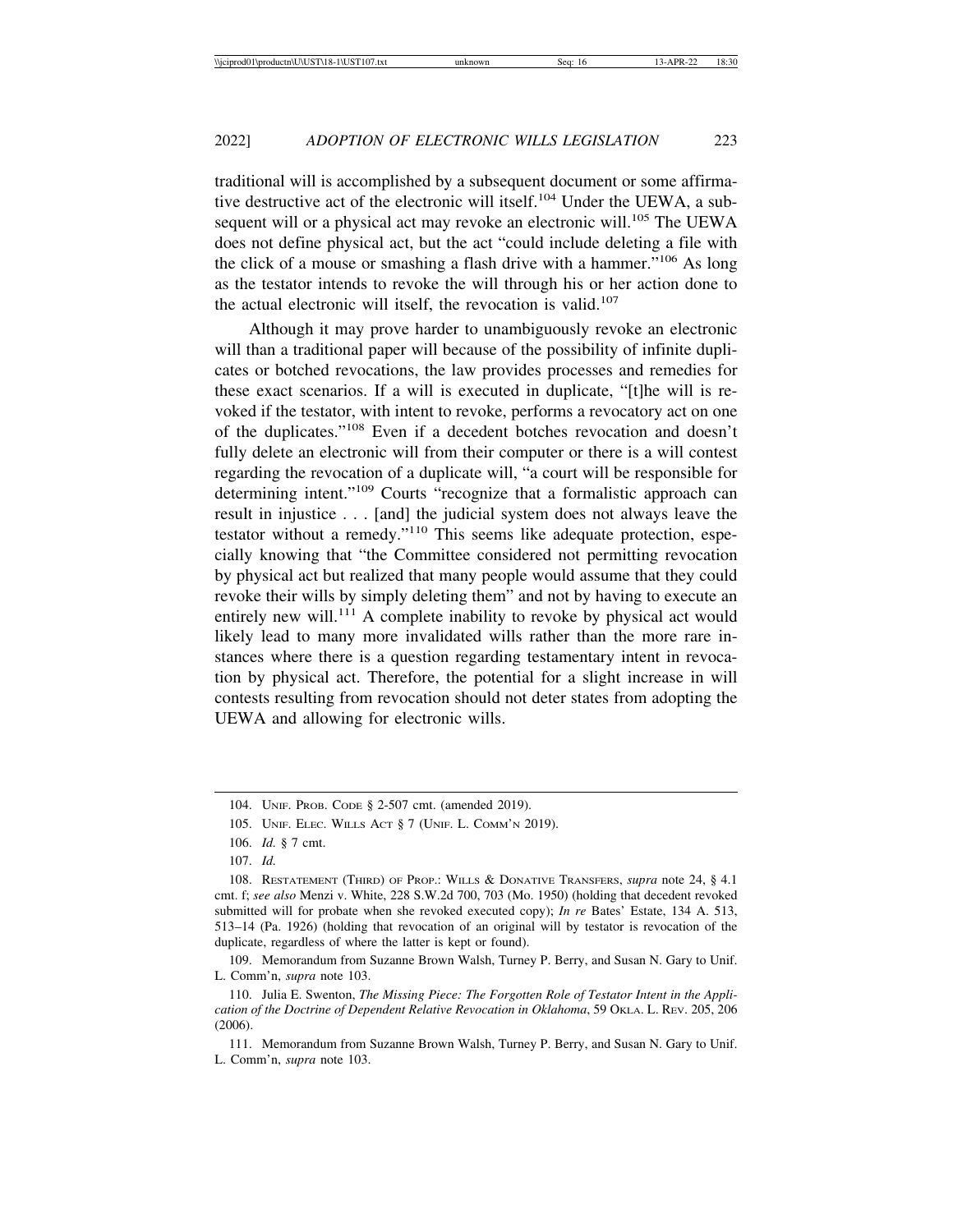#### *B. Electronic Notarization Services are Restrictive*

Another controversial subject regarding electronic wills is notarization and the idea that electronic notarization services can be very restrictive, and most organizations won't have the capability of doing it for some time. In 2008, the Uniform Law Commission updated the Uniform Probate Code and "permitted a notarized will as an option to the traditional witnessed will."<sup>112</sup> However, only two states—Colorado and North Dakota—have enacted this option.113 The UEWA also provides for a provision allowing an electronic will to be "acknowledged by the testator before and in the physical [or electronic] presence of a notary public or other individual authorized by law to notarize records electronically."114 The UEWA simply gives the option to allow for remote notarization as an alternative to traditional attestation. There is no requirement in the UEWA that states electronic wills *must* be notarized to be considered valid. Instead, the remote online notarization gives the state and testators more options and flexibility in the execution of their electronic wills rather than restricting the possibilities. The fact that most organizations currently don't have the ability to do these notarizations should not preclude a state from adopting electronic wills legislation and giving their constituents more freedom in their estate planning.

## *C. Remote Attestation and Remote Notarization May Cause Increased Litigation*

There is concern that will contests may become more common with witnesses appearing remotely via telephone and/or video. However, this worry seems to be unfounded. For example, the electronic wills statute in Arizona became effective on August 27, 2019.115 In the time period since its enactment, there have been no cases brought to court contesting the validity of electronic wills.<sup>116</sup> Furthermore, a legal database search intending to find cases that questioned the validity of electronic wills in Indiana, Nevada, and Florida brought the same results.<sup>117</sup> Therefore, in the last two to three years in which electronic wills legislation has begun to appear around the United States, there has not been the anticipated explosion of will contests expected by some legal practitioners and scholars. The lack of litigation could be attributed to the fact that, unlike a business contract, a will is not effective until the testator dies, and most people don't die for many

<sup>112.</sup> Anne-Marie Rhodes, *Notarized Wills*, 27 QUINNIPIAC PROB. L.J. 419, 419 (2014); UNIF. PROB. CODE § 2-502(a)(3)(B) (amended 2019).

<sup>113.</sup> Rhodes, *supra* note 112*.*

<sup>114.</sup> UNIF. ELEC. WILLS ACT § 5(a)(3)(B) (UNIF. L. COMM'N 2019).

<sup>115.</sup> ARIZ. REV. STAT. § 14-2518 (2018).

<sup>116.</sup> A review of the citing references and a general search on Westlaw did not result in any findings of will contests under Arizona's electronic wills statute.

<sup>117.</sup> A similar search conducted for the remaining states with electronic wills legislation resulted in the same findings as Arizona's statute.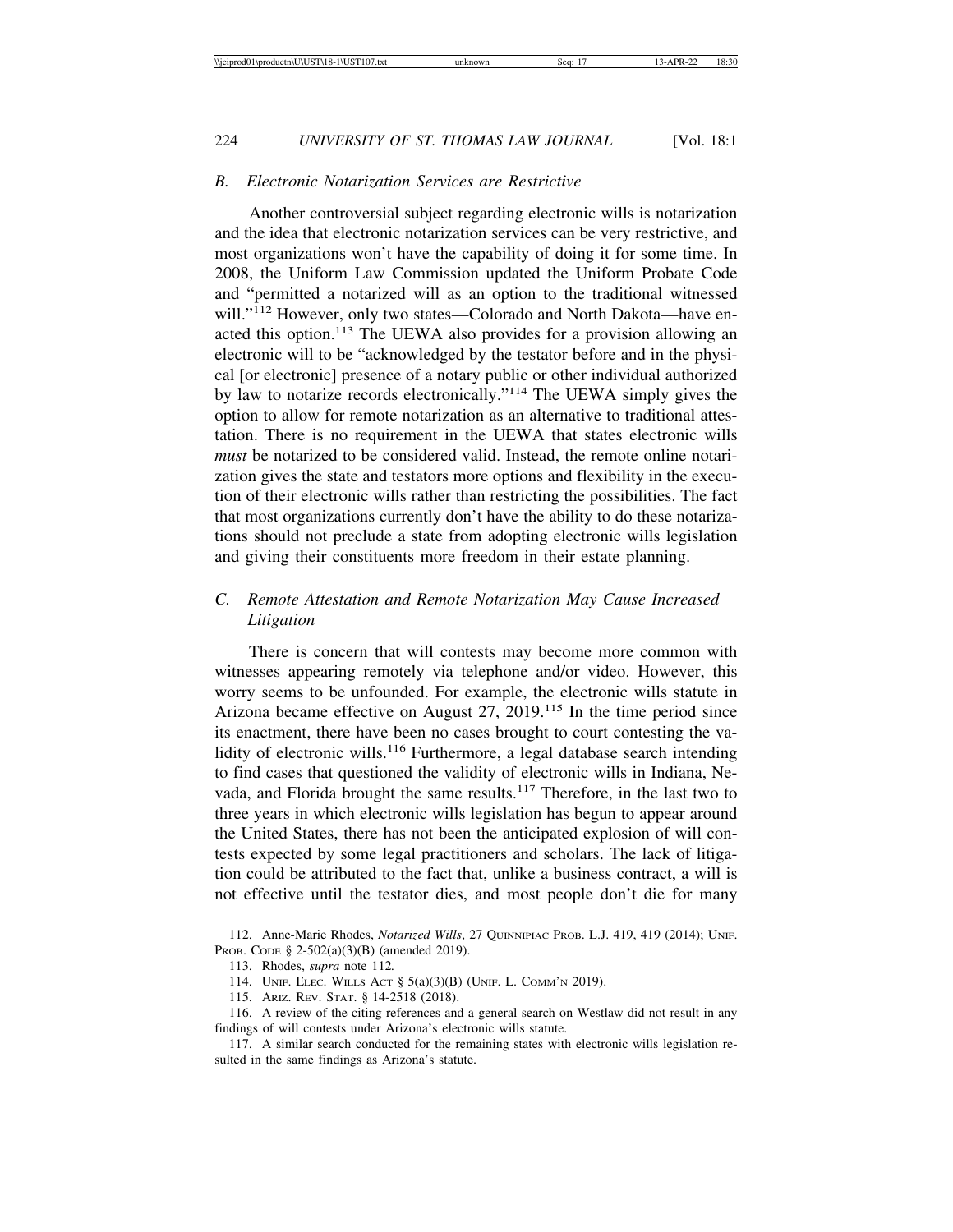years after the creation of their estate plan. Nevertheless, there is currently no reason to assume that the enactment of electronic wills legislation will result in a different outcome.

#### *D. Electronic Wills Legislation Increases the Possibility of Exploitation*

Another issue that critics have with electronic wills legislation is the increased possibility of exploitation through remote witnessing and notarization. In estate planning, there are multiple types of exploitation. The first type is undue influence. Undue influence is "influence that substitutes the wishes of another for those of the testator."<sup>118</sup> The issue of "undue influence arises when the elderly person in question engages in transactions contrary to his or her original intent or plan."119 When undue influence crosses the line into coercion, it becomes duress. Duress occurs "if the wrongdoer threatened to perform or did perform a wrongful act that coerced the donor into making a donative transfer."120 Finally, fraud exists when "the wrongdoer knowingly or recklessly made a false representation to the donor about a material fact that was intended to and did lead the donor to make a donative transfer that the donor would not otherwise have made."121 Critics worry that elderly or vulnerable adults may be taken advantage of when there is no physical presence.

To prevent testator exploitation in a virtual setting, it will be important for state legislatures to include language addressing the issue. For example, a provision can be added to the UEWA to exclude vulnerable adults from the remote witnessing components of the statute. This is the case in Florida.122 Under Florida law, the principal's signature must be witnessed by witnesses who are physically present with the principal if they are classified as a vulnerable adult by statute.123 Furthermore, a section can be added to the legislation requiring heightened questioning and interviewing of the testator prior to executing the document. Under the Florida electronic wills statute, to decrease the chance of exploitation, "prior to facilitating witness-

<sup>118. 36</sup> AM. JUR. PROOF OF FACTS 2D 109 § 1 (1983).

<sup>119.</sup> Holten D. Summers, *Competency and Undue Influence: Issues for Elder Estate Planning*, 84 ILL. BAR. J. 18, 19 (1996).

<sup>120.</sup> RESTATEMENT (THIRD) OF PROP.: WILLS AND DONATIVE TRANSFERS, *supra* note 24, § 8.3 cmt. i.

<sup>121.</sup> RESTATEMENT (THIRD) OF PROP.: WILLS AND DONATIVE TRANSFERS, *supra* note 24, § 8.3 cmt. j.

<sup>122.</sup> A quote from Shannon Miller, a member of the Academy of Elder Law Attorneys, assured critics that vulnerable Floridians would be protected. Miller stated "The important parts of the bill from the elder law perspective are that it does not apply to vulnerable adults. They're excluded. So the idea that someone would be able to go into a nursing home and take advantage of these vulnerable adults, that is actually not someone who is allowed to engage in remote witnessing." Juan C. Ant´unez, *Electronic Wills Are Now Legal in Florida*, FLA. PROB. & TR. LITIG. BLOG (Sept. 22, 2019), https://web.archive.org/web/20201202225327/https://www.flprobatelitigation. com/2019/09/articles/probate-guardianship-statutes/electronic-wills-are-now-legal-in-florida/.

<sup>123.</sup> FLA. STAT. § 117.285 (2021).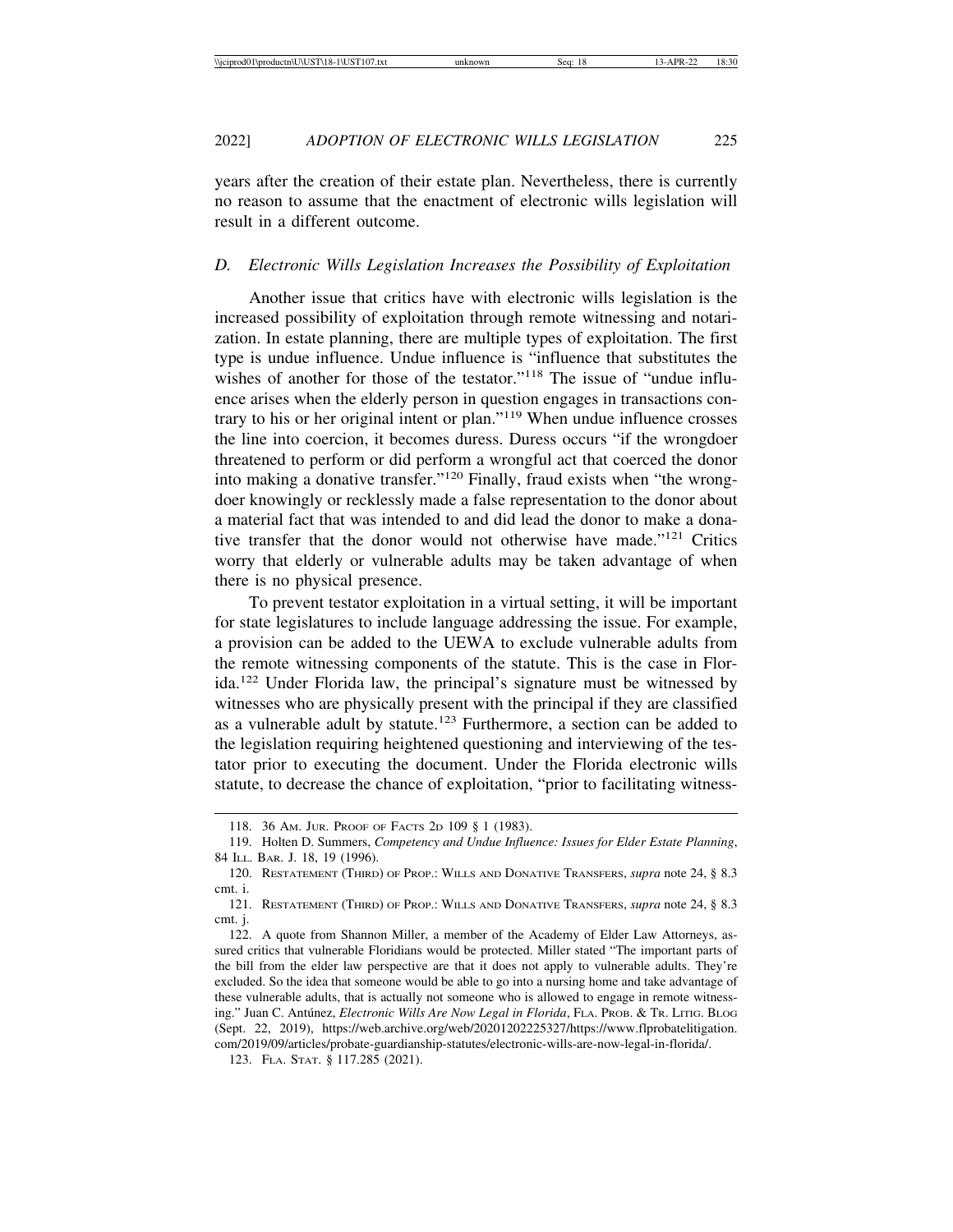ing of an instrument by means of audio-video communication technology, a [remote online notarization] service provider shall require the principal to answer" a series of audible questions designed to record the testator's capacity and undue influence.<sup>124</sup> It will be prudent that witnesses or individuals performing remote online notarization take extra precautions at the will execution to make sure that there are no signs of exploitation of the testator; however, this added caution should not be dispositive of implementing the UEWA. This physical presence requirement for vulnerable adults and an added layer of questioning by the remote online notarization or witnessing service provider can decrease the chances of exploitation, and state governments can add in any extra language they deem necessary to prevent any potential exploitation.

#### *E. Responsibility for Maintaining and Storing Electronic Wills*

Finally, with data breaches and other concerns involving the security of personal, electronic document storage, one opposition to enacting electronic wills legislation is the question of who is responsible for the storage of electronic wills. While the UEWA does not include a provision that deals with the storage of electronic wills, some of the states which have adopted electronic wills legislation have addressed this problem through custodianship provisions. Under the laws of these states, once an electronic will is drafted and executed, the will is placed with a third-party custodian that is charged with safekeeping of the will.<sup>125</sup> These custodians are subject to a strict set of requirements regarding qualifications and ability to serve, $126$ access and destruction of records,<sup>127</sup> cessation of service,<sup>128</sup> and liability

<sup>124.</sup> These questions include asking whether the testator is under the influence of any drug or alcohol, whether the testator has a physical or mental condition that impairs his or her ability to perform normal daily activities, whether the testator is currently married, whether anyone helped the testator prepare the document he or she is signing, where the testator is located, and whether anyone else is in the room with the testator. FLA. STAT. § 117.285 (2021).

<sup>125.</sup> *See generally* ARIZ. REV. STAT. ANN. § 14-2520 (2018); NEV. REV. STAT. § 133.320 (2017); FLA. STAT. § 732.524 (2019); IND. CODE § 29-1-21-10 (2019).

<sup>126.</sup> Some common custodian requirements are that the custodian may not be related to or be an heir or beneficiary of the testator and that the custodian shall consistently employ and store electronic records of electronic wills in a system that protects electronic records from destruction, alteration, or unauthorized access and detects any changes to the document. *See* ARIZ. REV. STAT. ANN. § 14-2520 (2018); NEV. REV. STAT. § 133.320 (2017); FLA. STAT. § 732.524 (2019).

<sup>127.</sup> Custodians must provide access to the electronic record to the testator, persons authorized by the testator, persons authorized by the testator in the electronic will, the nominated personal representative (after death), or the court. FLA. STAT. § 732.524 (2019). This statutory provision gives the testator freedom to access their electronic will while keeping it in a safe location. Custodians must also abide by strict rules governing the destruction of electronic wills. In Arizona, a qualified custodian may only destroy an electronic will one hundred years after the testator's death or five years after the will is admitted to probate and all appellate opportunities have been exhausted. ARIZ. REV. STAT. ANN. § 14-2522 (2018). Nevada has a similar statutory scheme, except a custodian may destroy an electronic will ten or more years after the death of the testator or 150 years after the execution of the electronic will. NEV. REV. STAT. § 133.330 (2017).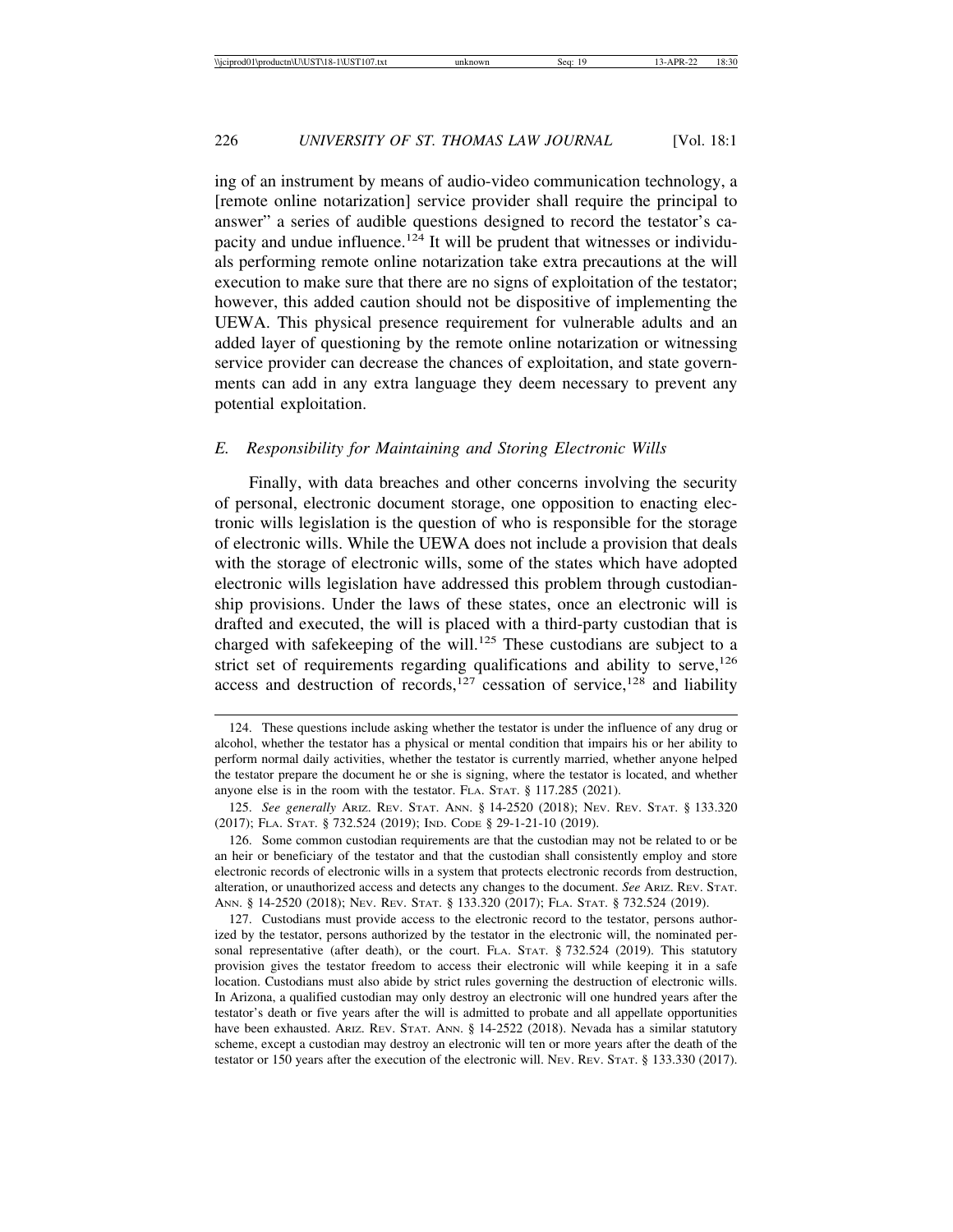coverage.129 The custodian does not have to be a natural person, so a corporation or business can also function as a custodian.<sup>130</sup> By placing an electronic will with a professional, custodian company, there is an added layer of security to the estate planning process. It is likely that these companies have access to sophisticated security and technology that an individual does not or could not have. Furthermore, the liability provision ensures that custodian companies are "liable for the negligent loss or destruction of an electronic record and may not limit liability for doing so."131 Custodianship provisions simplify the storage aspect of estate planning. The electronic will is always monitored by the custodian.

No longer will situations arise in which a testator (either through memory issues or simply old age) forgets where they put their will, or when after the testator dies, the family has to search through filing cabinets, desk drawers, safety deposit boxes, or locate long-forgotten law firms. Custodian provisions also negate the presumption that a missing will was revoked by the testator, $132$  which may frustrate testamentary intent and public policy by forcing a decedent to be considered intestate. After the death of the testator, the custodian simply files the will with the court.<sup>133</sup> Custodian provisions in electronic wills legislation provide a responsible party to take possession of an electronic will and can actually simplify some of the problems associated with traditional estate planning.

#### VI. CONCLUSION

COVID-19 has revealed the flaws of traditional estate planning. As a result, legislators and estate planners around the United States used the pandemic as justification to enact temporary (or sometimes permanent) changes to their traditional probate codes. One of these major changes has been the

These rules provide an added layer of security that an electronic will not be accidentally lost or thrown away by the testator or a third party in possession of the physical document.

<sup>128.</sup> Electronic wills legislation also covers situations in which a custodian wants to cease service of maintaining the electronic wills. In that scenario, if a custodian does not designate a successor qualified custodian, then the custodian has to give the testator written notice and a certified paper original of the electronic will and all records. These statutes create safeguards so that the electronic will is always kept safe and in the custody of a qualified custodian. *See* ARIZ. REV. STAT. ANN. § 14-2521 (2018); NEV. REV. STAT. § 133.300 (2017); FLA. STAT. § 732.524 (2019).

<sup>129.</sup> In Florida, custodians are to "post and maintain a blanket surety bond of at least \$250,000 to secure the faithful performance of all duties and obligations required under [the statute]." Custodians must also "maintain a liability insurance policy that covers any losses sustained by any person who stores electronic records with a qualified custodian. . . . The policy must cover losses of at least \$250,000 in the aggregate." FLA. STAT. § 732.525 (2019).

<sup>130.</sup> *See* FLA. STAT. § 732.524 (2019).

<sup>131.</sup> Antúnez, *supra* note 122.

<sup>132.</sup> *See* Harrison v. Bird, 621 So.2d 972, 973–74 (Ala. 1993) (holding that a decedent's original will that was in her possession before her death that is now missing after her death gives rise to the rebuttable presumption that she revoked the will by destroying the will).

<sup>133.</sup> FLA. STAT. § 732.524 (2019).